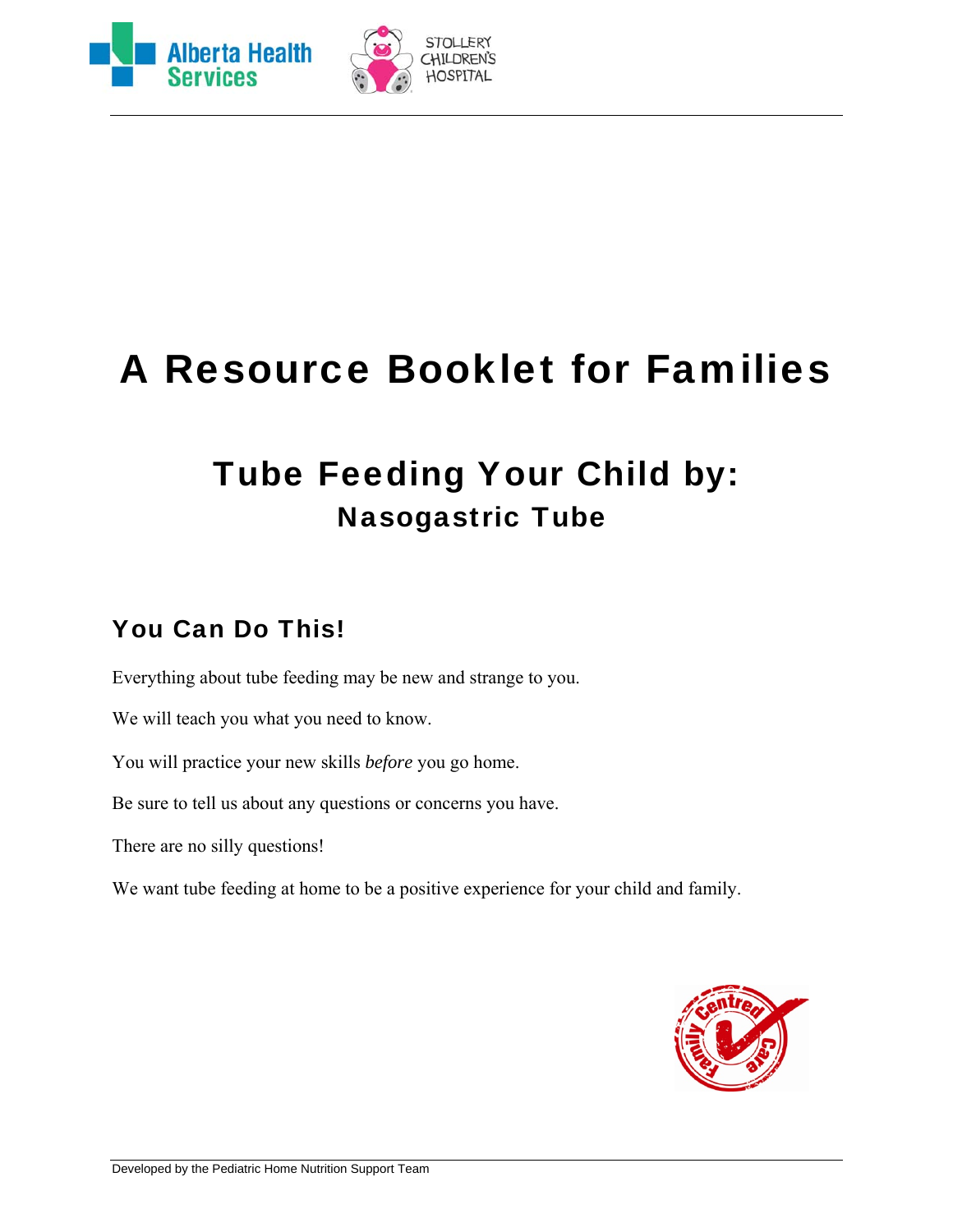



# Pediatric Home Nutrition Support Program



The Pediatric Home Nutrition Support Program (PHNSP) at the Stollery Children's Hospital is a program designed to assist children who need tube feeding at home.

We are a team of dietitians, nurses, social workers and feeding therapists (occupational therapists or speech language therapists) working together to help you manage tube feeding at home.

PHNSP provides teaching on tube feeding for home as well as provides supplies and assistance obtaining formula.

At home, you will receive follow up phone calls from a member of our team.

You will also be seen in our clinic for on-going support with your child's feeding and nutritional needs.

This booklet gives you information about naso-gastric tubes and naso-jejunal tubes and feeding. If your questions are not answered here, please write them down and ask your doctor or Home Nutrition Support Team.

Be sure to write notes about your child's care.

*Your Pediatric Home Nutrition Support Team*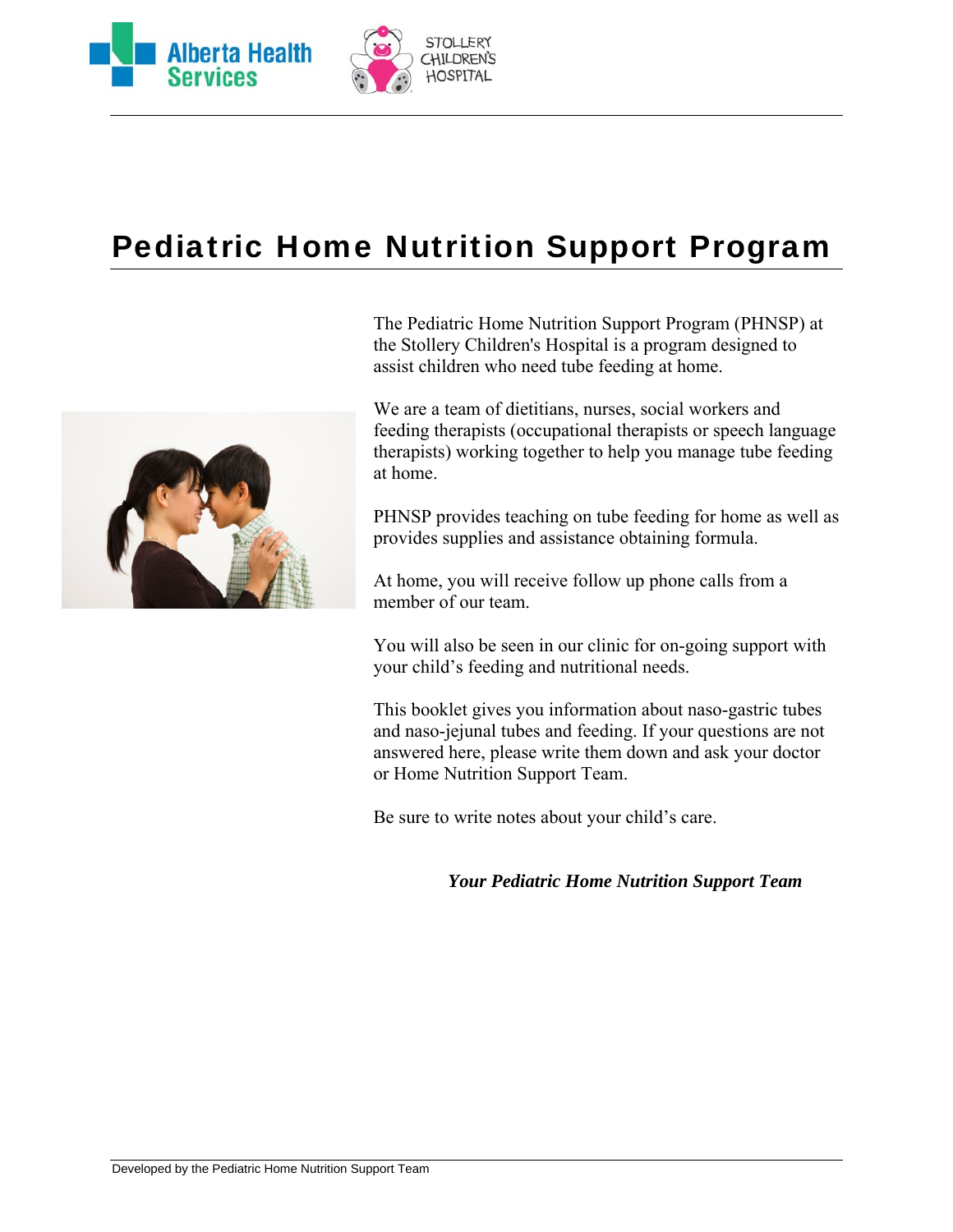# Table of Contents

| <b>About Nasogastric (NG) tubes</b>  |  |
|--------------------------------------|--|
|                                      |  |
|                                      |  |
|                                      |  |
|                                      |  |
|                                      |  |
|                                      |  |
|                                      |  |
|                                      |  |
|                                      |  |
|                                      |  |
|                                      |  |
|                                      |  |
| <b>Feeding and Giving Medication</b> |  |
|                                      |  |
|                                      |  |
|                                      |  |
|                                      |  |
|                                      |  |
|                                      |  |
|                                      |  |
|                                      |  |
|                                      |  |
|                                      |  |
|                                      |  |
|                                      |  |
|                                      |  |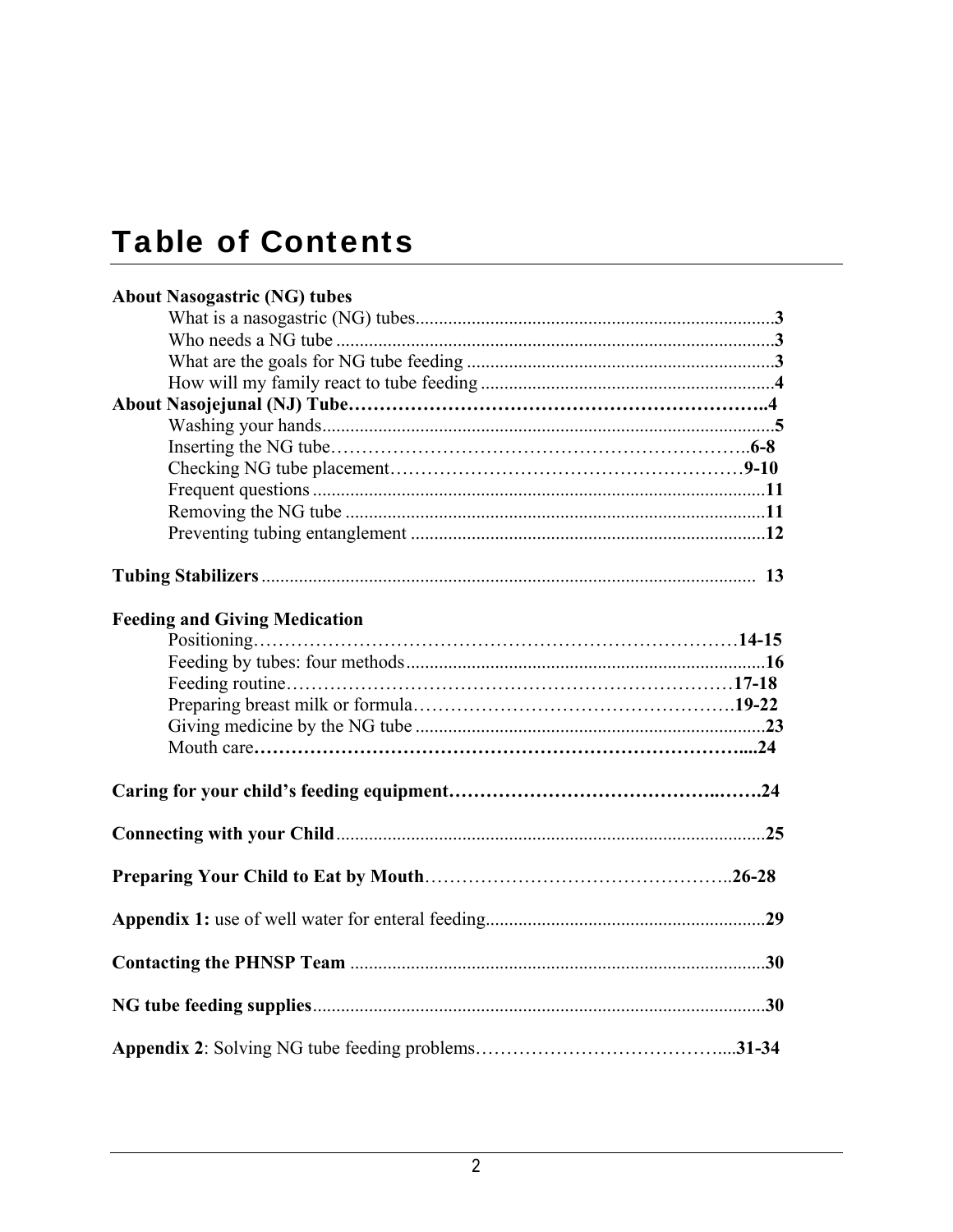#### 3

# About Nasogastric (NG) Tubes



#### Nasogastric tube



### What is a nasogastric (NG) tube?

A nasogastric (NG) tube is a hollow, thin, soft tube that is passed through your child's nose, down the throat and into the stomach. The tube is used to feed your child breast milk or formula and may also be used to give other fluids and medicine.

### Who needs a NG tube?

A NG tube may be needed if your child:

- Cannot eat or drink by mouth safely.
- Cannot or will not take in enough calories by mouth.

Nasogastric tube feedings will be important for your child for proper growth, healing and development. Parents soon become experts at tube feeding.

You and your child's Pediatric Home Nutrition Support Team will decide on the type of NG tube needed and design a feeding program that is best for your child and for your family.

### What are the goals for NG tube feeding?

- To help families provide a safe way to feed their child at home that will promote health and growth.
- To help manage a disease or health problem.

For some children, the goal is to increase the amount of food the child will eat by mouth and to use the tube less and less.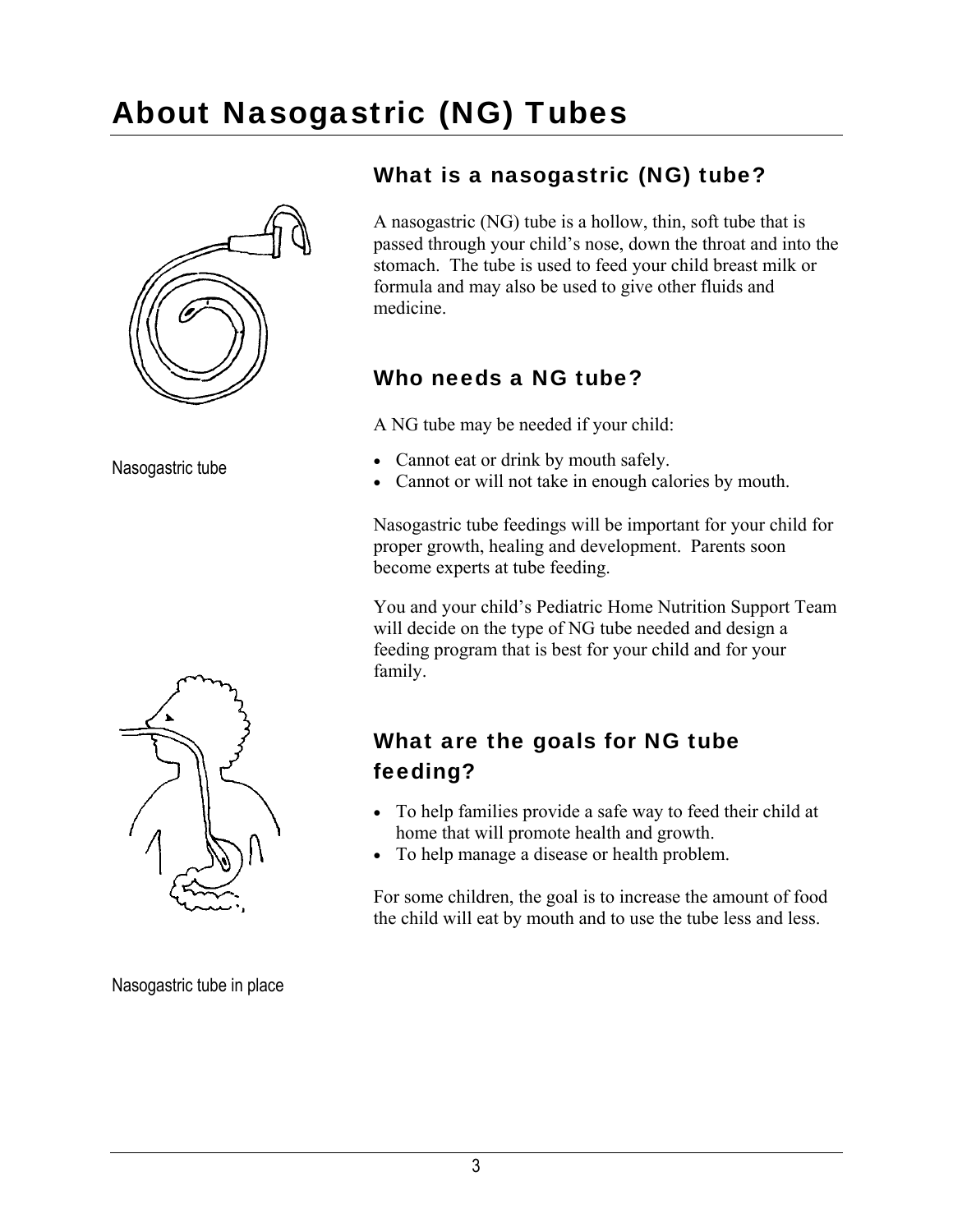# About Nasogastric (NG) Tubes (continued)



### How will my family react to tube feeding?

Many parents and family members experience a wide range of feelings about not feeding their child in a "normal" way. There may be times when you or your family feel overwhelmed and these feelings are **normal** and will change from day to day and over time.

Your Home Nutrition team is here to support you and your family. The social worker can be available to help you with your feelings, or you can talk to any member of your team. Your team members can also connect you with other families who have a child tube feeding at home.

# Nasojejunal (NJ) Tube

A Nasojejunal or NJ-tube is similar to an NG-tube except that it is threaded through the stomach and into the jejunum, the middle section of the small intestine. The same type of tube is used for NG or NJ feeding. A NJ tube is used when a child is unable to tolerate feeding into the stomach, due to dysfunction of the stomach, impaired gastric motility, severe reflux and/or vomiting**.** 

#### **NJ tubes must be placed in a hospital setting by medical staff and placement confirmed by an abdominal x ray**

#### **PLACEMENT CHECK FOR NJ**

Attach 10ml syringe to the NJ tube, gently pull back on plunger, you will feel suction "snapback" and may get a small amount of fluid (less than 1 ml). Check placement before each feed, flush or medication. If able to get back more than 2 mls of fluid/formula or child vomits formula the **NJ tube is in the stomach not the intestine.** STOP the feed and call your doctor or go to the local emergency room for an x- ray to confirm placement or have the feeding tube reinserted.

Check placement and flush with 3-5mls of water every 4 hours.

NJ feeds are usually small volumes of formula delivered by a feeding pump over many hours.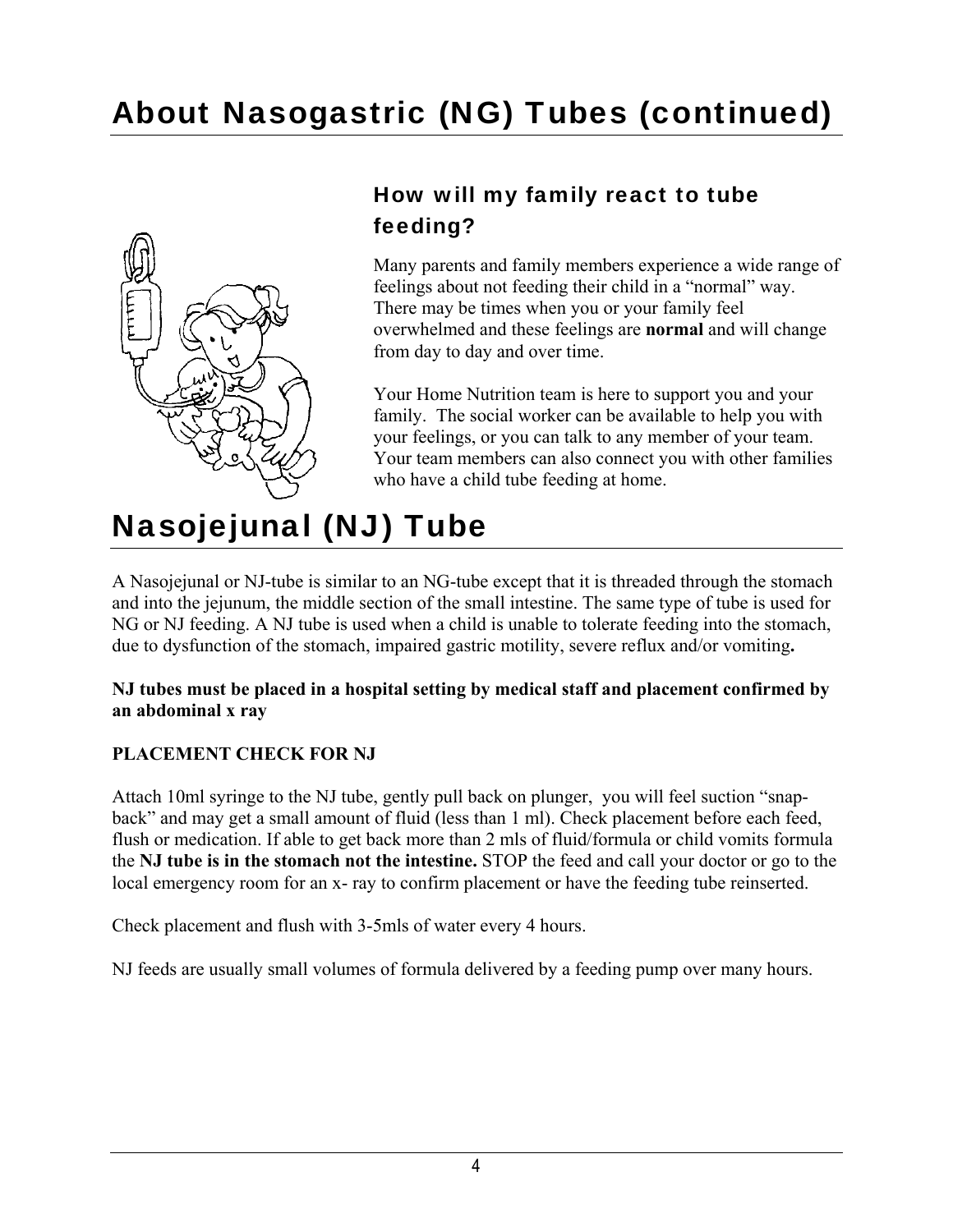# Washing Your Hands

Stop the spread of germs with one simple step: **Wash your hands.** 



Good hand washing will help stop the spread of germs from your hands to your child or to your child's tube supplies or formula.

### Follow these steps to wash your hands:

- a. Wet your hands with warm, running water.
- b. Use liquid soap or a clean bar of soap. You don't need antibacterial soap; regular soap is fine. Rub on soap. Lather well.
- c. Rub your hands together briskly for at least 20 seconds. Hint: Sing "Twinkle, Twinkle, Little Star", and 20 seconds will have passed.
- d. Scrub all over, including the backs of your hands, wrists, between your fingers, thumbs and under your fingernails.
- e. Rinse under running water for at least 10 seconds.
- f. Dry with a clean towel.

#### **Hand Sanitizer**

Hand sanitizer can only be used if hands are not visibly dirty. Let your hands dry completely before touching tube feeding equipment.

#### **Always start clean!**

Clean hands, clean supplies, and clean working area.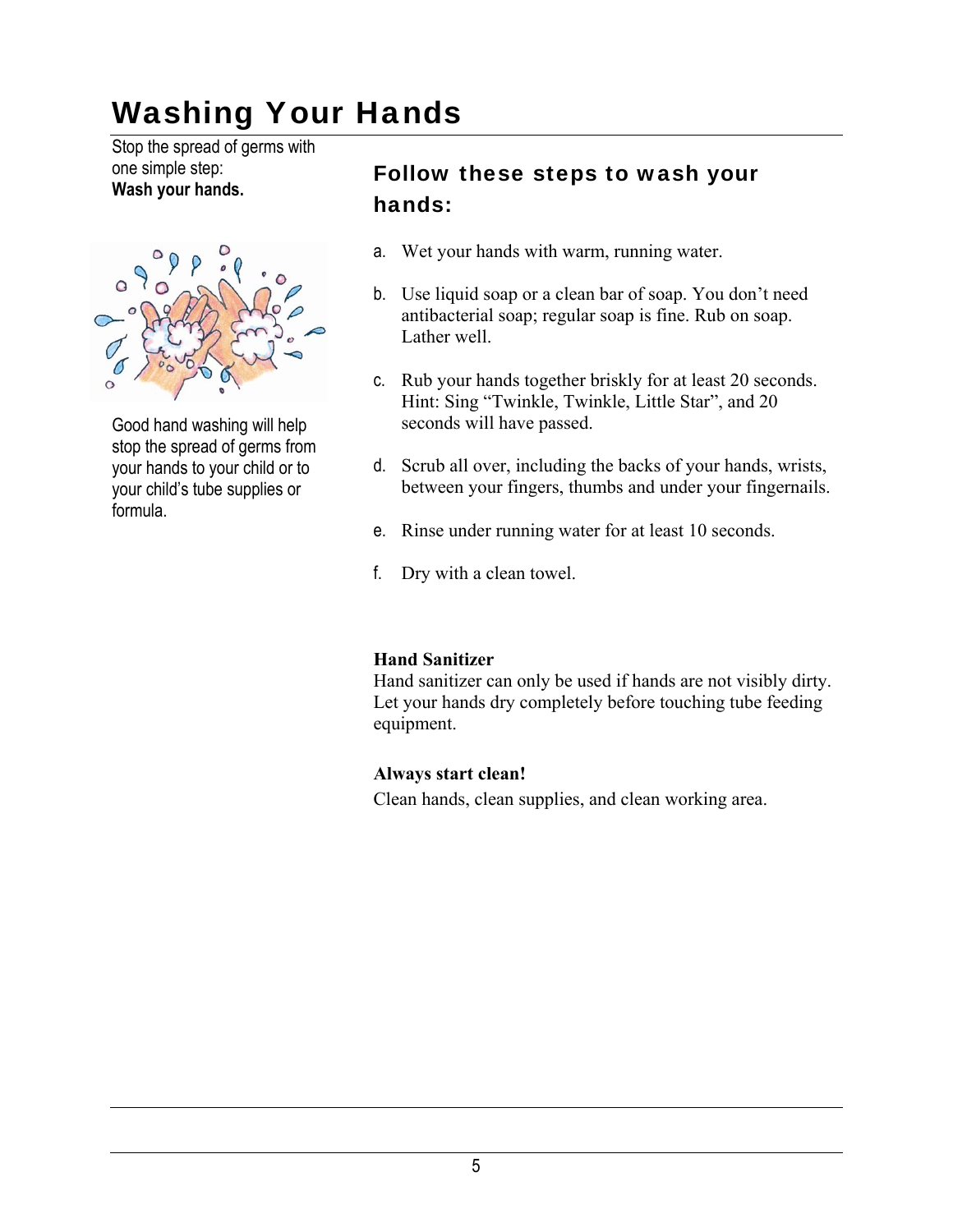# Inserting the NG Tube

Inserting or putting in a NG tube may frighten you at first, but parents learn this skill very quickly. Many older children prefer to put in their own tube. Your child may gag at first, but this often stops as they become used to the feeling of the tube going in.

### Gather supplies:

- NG tube.
- Syringe.
- Skin barrier wipes, adhesive wafer and tapes.
- Glass of water or soother, depending on your child's age.
- Tissue to clean nostril.
- Water-soluble lubricant to make the tube easier to pass down the throat.
- Straw for older children (optional).
- Permanent marker

### Prepare NG tube

- a) Check the NG tube for cracks, leaks or blockage. You can test the tube by flushing it with water from a syringe and looking for leaks along the tube. Throw away damaged tubes.
- b) Use the tube to measure the distance from the nose to the stomach. Place the tip of the tube on the end of the nose, measure to the ear lobe and then to the midpoint between the bottom of the sternum (breastbone) and the navel (belly button). Do this each time you insert the NG tube.
- c) Mark this measured distance with a permanent marker. Once you insert the tube, this mark will be at the nostril and the tip of the tube will be in the stomach.
- d) Close the cap on the NG tube to prevent air from getting into the tube and to stop stomach fluids from draining out through the tube once it is inserted.
- e) Cover the tip of the feeding tube with water-soluble lubricant or wet with water.



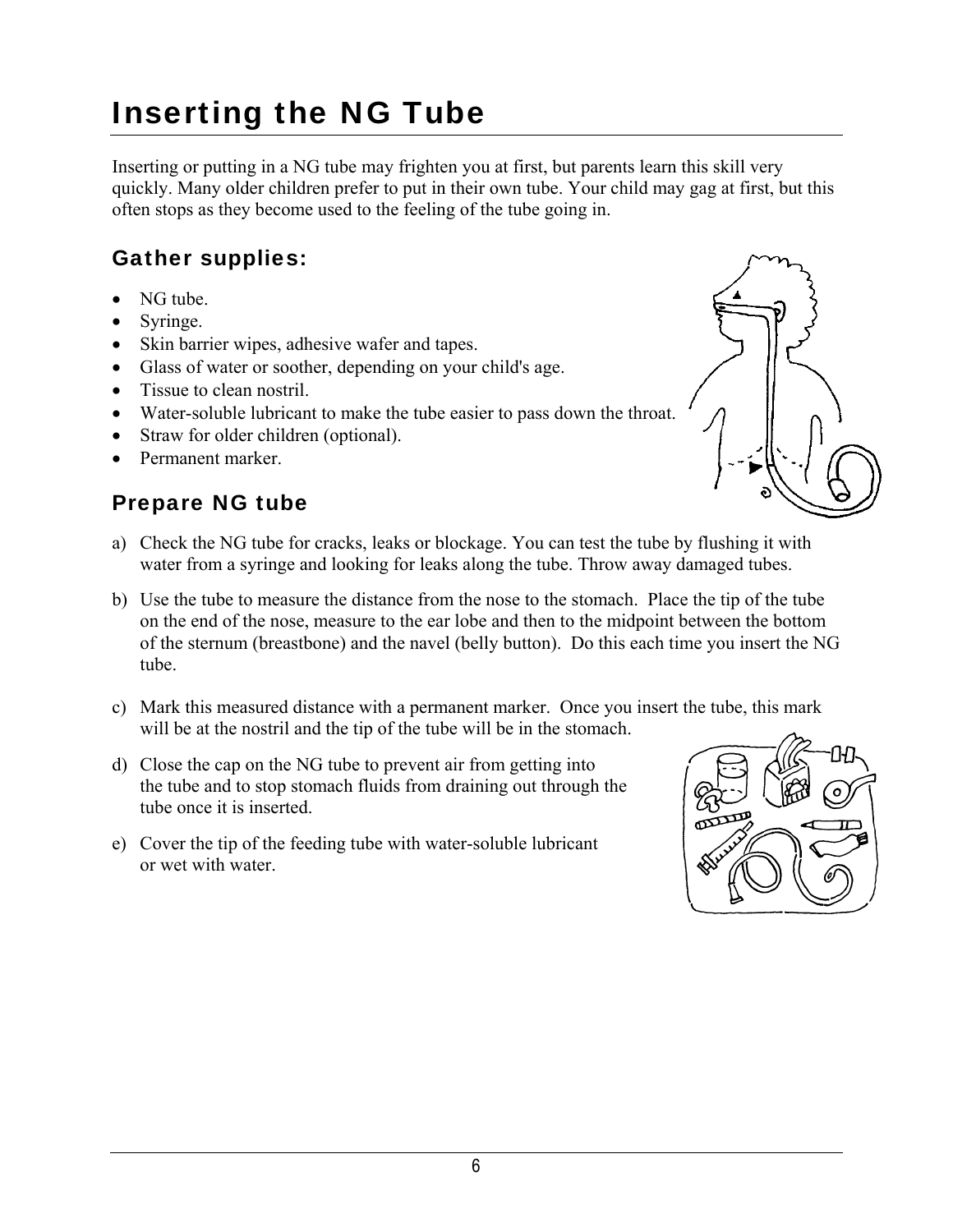### Prepare your child for tube insertion:

#### **For babies:**

- Giving a soother may help keep your baby calm.
- Bundle your baby in a blanket.
- If your baby's nose is plugged, try to gently clear the nasal passage with normal saline drops and a nasal bulb syringe. These are available at pharmacies or from your health care team.

#### **For older children:**

- Have your child gently blow his or her nose to clear nasal passages. If there is thick mucous in a younger child's nose, you may need to clean the nostril gently with normal saline drops and a nasal bulb syringe.
- If your child is allowed to take fluids by mouth, you can give him or her ice to suck on or sip on a glass of ice cold water while the tube is being put in. This will numb and moisten the throat.

### Insert the tube:

- a) Position your child. Smaller children or babies should be bundled and lie on their back with their upper bodies and heads propped at a 30 degree angle. It is helpful to have someone else hold your child's head and shoulders while you insert the tube. Older children may choose to sit up for NG insertion.
- b) Insert the lubricated tube gently along the bottom of the nostril. Keep the head straight and the chin tucked in.
- c) Push the tube in gently. **If the tube curls in the mouth, don't be alarmed**, just pull the tube out. Start again.
- Swallowing helps move the tube down to the stomach. Giving a soother to suck may help your baby swallow. If oral fluids are allowed, older children may take sips of water through a straw to help the tube pass down.
- It is common for children to gag, cough or choke as the tube passes down the back of the throat. **If your child is very upset (crying, coughing) pause and comfort your child.** For instance, a baby may suck on a soother or an older child could try slow breathing. Once the child is calmer, continue to gently insert the tube.
- If you are not able to move the tube forward, **do not force**. Pull the tube back slightly and then try to move it forward again. Using a slight twisting motion might help. Next time, you may want to add more lubrication to the tube prior to insertion.

**If your child has any trouble breathing or turns "blue", remove the tube right away as it may have entered the airway or lungs** Advance the tube until your mark reaches the nostril. The tip of the tube should be in the stomach.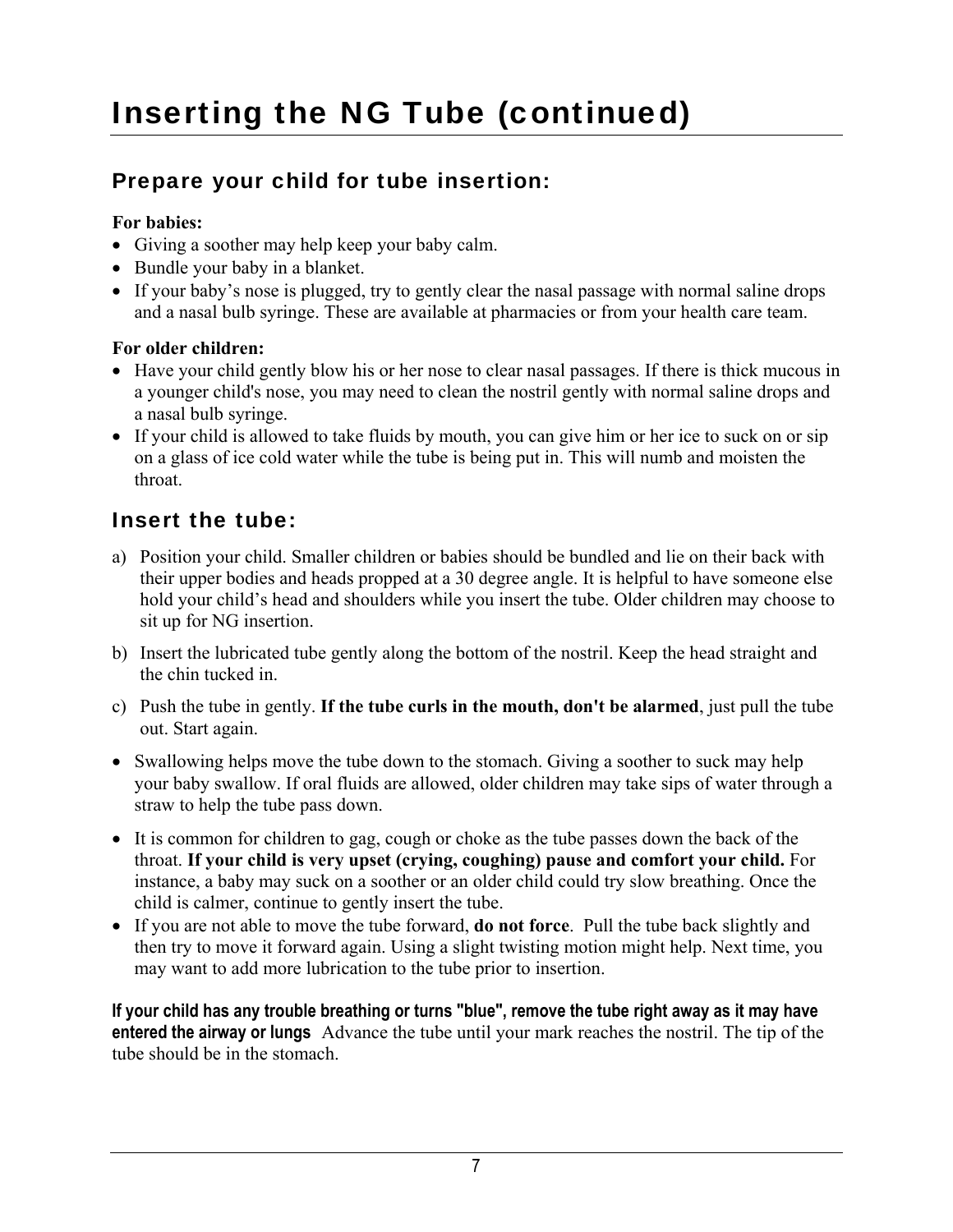- d) Tape the tube in place. See the sections on Keeping the NG tube in Place and Taping (page 11).
- e) Check tube placement (page 10-11).

Change nostrils every time you insert the tube to give each side a chance to rest.

Sometimes there may be a small amount of blood in the tube after tube insertion. The blood is from irritation of the nostril. This is not uncommon but call your Pediatric Home Nutrition Support nurse if you are concerned.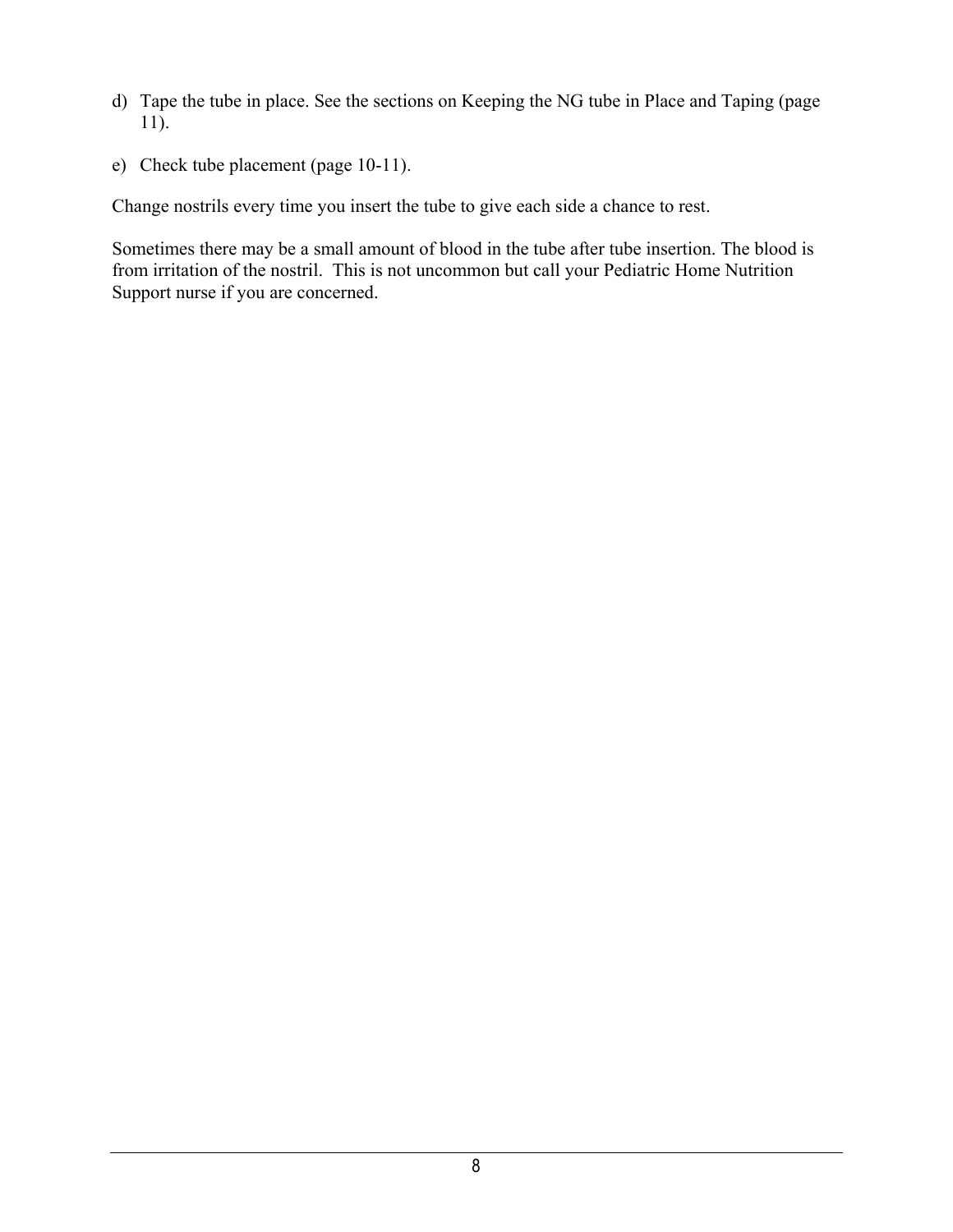# Checking NG Tube Placement

**Why** check tube placement?

- To be sure that the tube is in the stomach and not in the lungs.
- The tube may move due to activity, play and/or by "curious fingers".
- Normal motion of the stomach may move the NG tube out of place.

**When** to check placement:

- **After** you insert a tube
- **Before** you give a feed, flush or medication
- **After** coughing, choking, throwing up, gagging or blowing nose

### How to check tube placement:

You may need to use more than one method. Please do **ALL** of the steps listed below to check if the tube is in the stomach:

#### **Step 1: Check the mark on the tube.**

- If the mark is **at the nostril**, go on to Step 2.
- If the mark **has moved into the nostril**, un-tape the tube and pull it out until the mark is at the nostril. Re-tape tube.
- If the tube has come partway out and the mark **is outside of the nostril**, gently push the tube in until the mark is at the nostril. Re-tape tube.
- If the pen mark has **rubbed off**, use a new tube to measure and compare where the appropriate pen mark or tape should be, then place a new mark on the tube that is in place. Or, you could remove the tube, measure it, and insert it again.

**Step 2: Withdraw fluid from the stomach** by attaching an empty syringe to the end of the NG tube and pulling fluid up into the syringe.

**If you can withdraw stomach contents**, it means the tube is in the stomach.

• Normal stomach contents may appear grassy green, tan to off-white (mixed with formula), brown, clear and colourless, or mixed with mucous. It is common to see small flecks of blood if a tube has been inserted recently.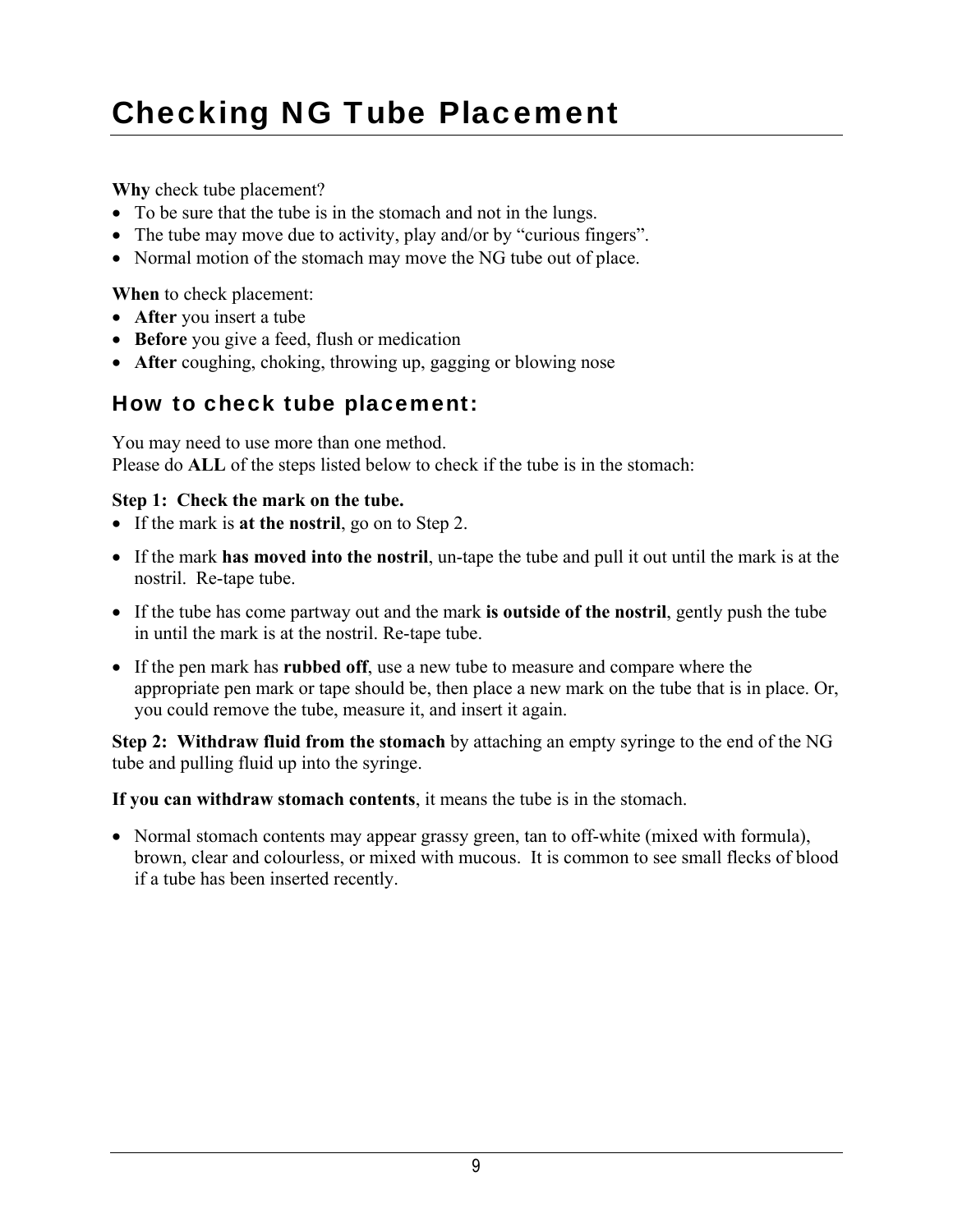# Checking NG Tube Placement (continued)

### Do not start a feeding if:

- your child has problems breathing or speaking, at any time. Remove the tube.
- you think the NG tube is not in the right place. Recheck placement or remove the tube.
- After checking the colour of the fluid, gently inject the stomach contents back into the tube. These stomach contents contain important fluids your child needs. Flush with water to clear the tube after each placement check.
- If you are not able to withdraw any stomach contents, first recheck the tube position. Then, change the child's position - try sitting upright, lying on the right or left side, or lying flat. With the syringe inject 2mLs of air into the tube and try Step 2 again.
- If your child is allowed to have fluids by mouth, give a small amount then check placement again.
- If you are still unable to withdraw fluid from the stomach, call the home care nurse or the Pediatric Home Nutrition Support Team.

**Only when placement is confirmed, you may start feeding your child.**

### Keeping the NG tube in place

Your child's tube must be firmly taped to his or her cheek. **Try these tips for taping the tubing:**

- a) Clean and dry your child's skin and apply protective film barrier to area before putting on the tape.
- b) Cut pieces of tape to have ready before putting the NG tube in.
- c) Place a piece of adhesive wafer on your child's cheek as close as possible to the nostril into which you are putting the tube.
- d) Place the inserted NG tube over the adhesive wafer. Hold in place with another piece of tape over the tube.
- e) Use extra strips of tape to attach the tube along the back or side of the child's clothing.
- f) Place a piece of tape with tabbed ends further down the NG tube. Pin the tape to your child's diaper or clothing to protect the tube from being pulled out. You may want to tape over the pin to stop it from opening by mistake.
- g) Coil up any extra length of NG tube and tape the coil.
- h) Change the tapes when they become loose or dirty or at least once a week.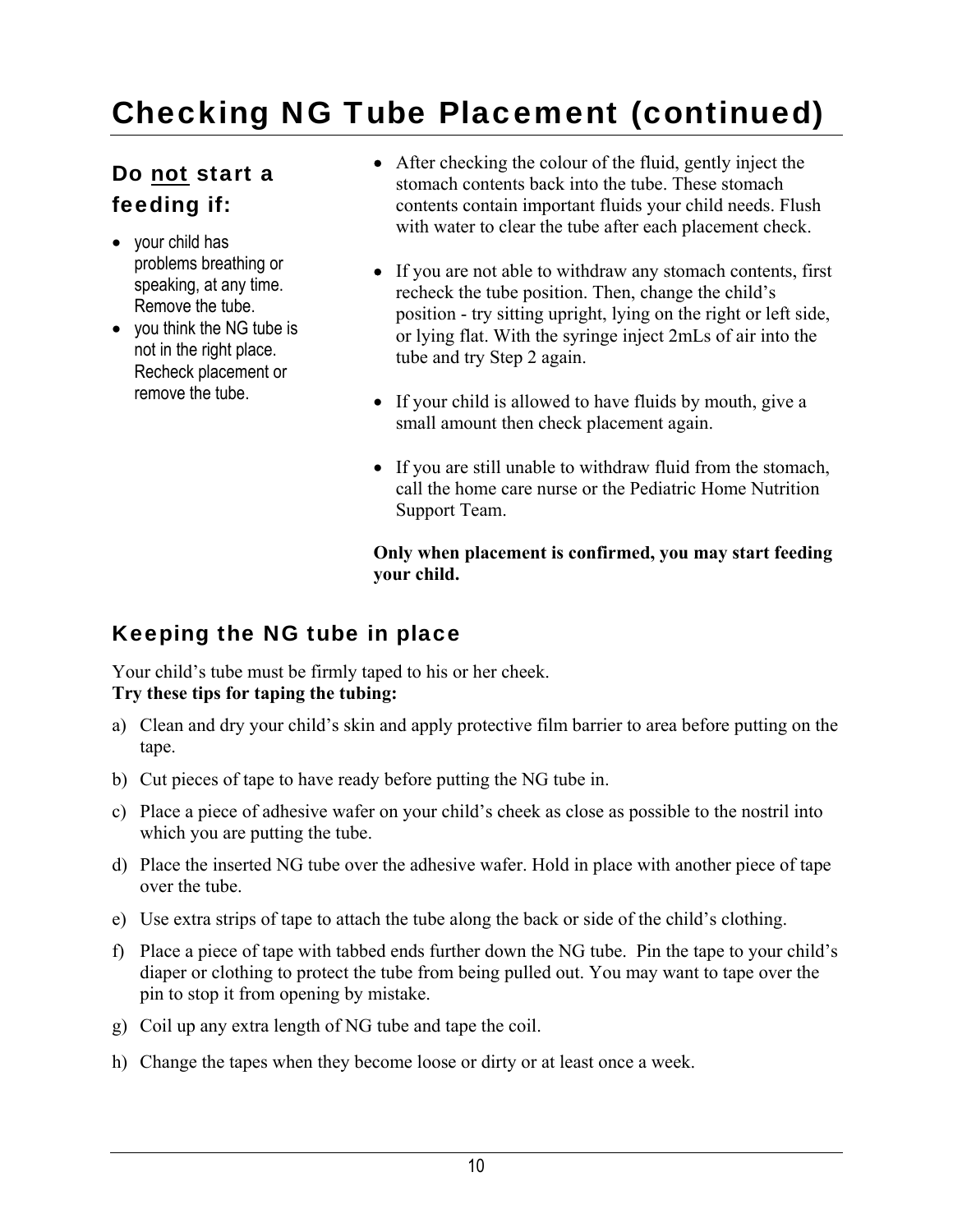# Frequent Questions:

#### **Does the tube hurt or bother the back of my child's throat?**

There is some discomfort while the tube is being passed. After the tube is in place, the child may have a funny feeling in the nose and throat, but this usually goes away after a short period of time.

#### **Can I take the tube out if my child is going somewhere special or getting pictures taken?**

Yes, taking the tube out for special events is all right! Once you and your child get used to having the NG tube inserted and removed, it will become part of your routine.

#### **How do I know if my child is getting enough calories and fluid?**

- The best way to tell if your child is getting enough is to keep checking his or her growth.
- Your child will be weighed and measured by your health care team regularly.
- Your child's height, weight and head size will be marked on a growth chart. The chart will show any changes in your child's growth curve. Your dietician will review your child's growth chart regularly.
- When your child receives good nutrition, their general health may improve.
- Regular urination and bowel movements are signs that your child is getting enough fluid each day.

# Removing the NG Tube

#### **Unhook the NG tube from the feeding tube set.**

- a) Clean NG tube with 1mL air to prevent fluid leaking out during removal. Close cap on NG tube.
- b) Pull the NG tube out using a **quick,** steady motion.
- c) Wash the NG tube: draw up  $5 10$  mLs of water in syringe and push water through the NG tube and wipe the outside with a clean wet cloth.
- d) Reinsert NG tube. (NG tubes can be used up to 30 days)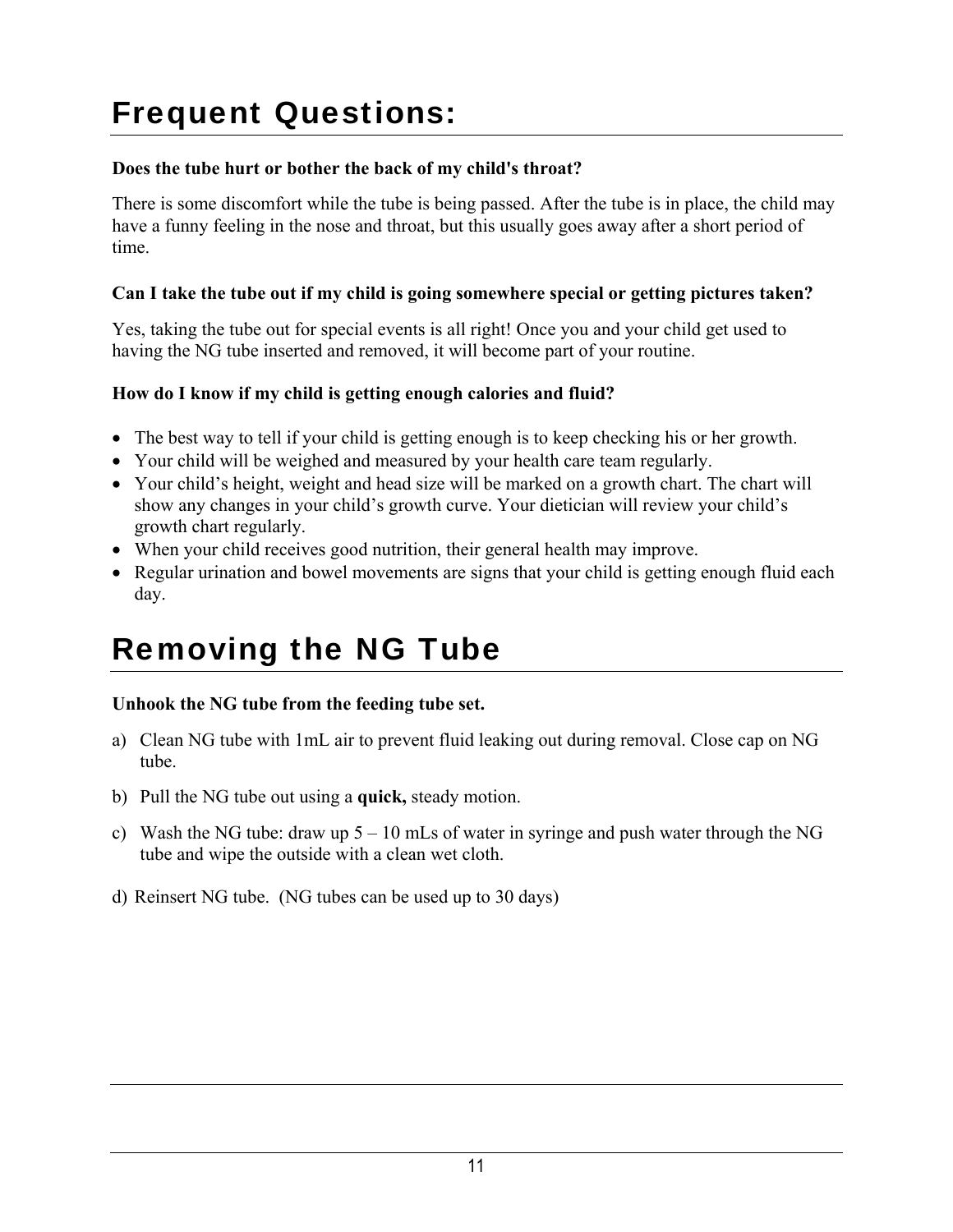# Prevent Tube Entanglement

### Children with higher risk of getting tangled in tubing:

- $\bullet$  4 to 36 months of age.
- Active or restless.
- Cognitively or developmentally delayed and not able to untangle themselves.
- History of past tangling problems.
- Parents feel their child is at higher risk.
- Receive continuous tube feedings, especially at night when parents are sleeping.

### How can I keep my child from getting tangled in the tubing?

- Place the feeding set at the foot of the bed while your child is sleeping.
- Run the tubing down inside the clothing, coming out at the ankle or bottom of the shirt.
- Use a **tubing stabilizer.** This stiffens the tubing to avoid tangling around the neck. (See next page).

#### **The best method depends on your child's condition and the way he or she is being fed**.

#### **Ask your Home Nutrition Support Team.**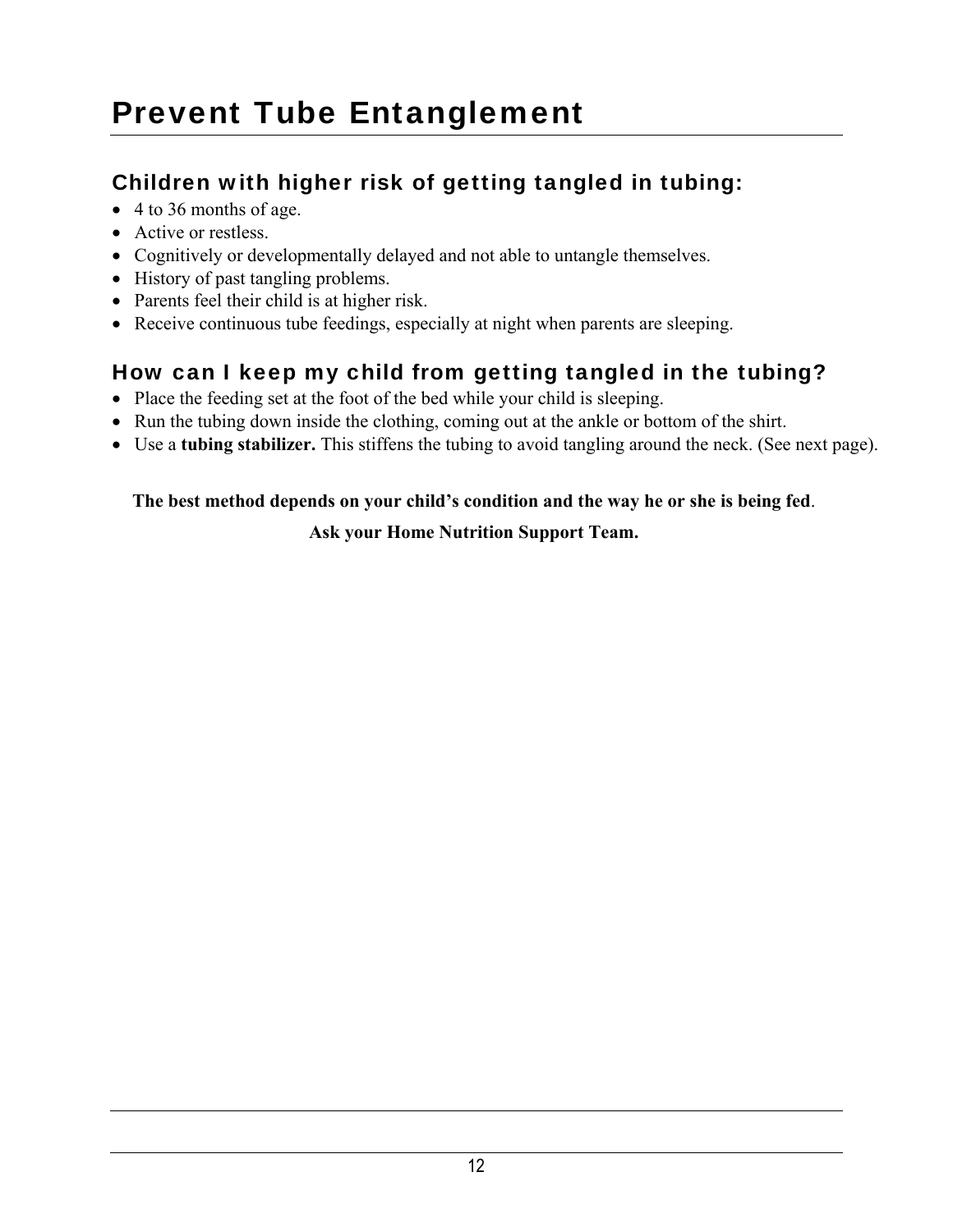# Tubing Stabilizer

# **What is it?**

A tubing stabilizer is a stiff, plastic channel that looks like a tube. It can be placed around the tubing of the feeding set to prevent your child from getting tangled in the tube.

## **Before you use it**

Check the tubing stabilizer for any kinking, damage or excessive wear. If there is any sign of damage throw it out and use a new one

### **How do you place it on the tubing of the feeding set?**

- $\Box$  Have your child lie down. Place the pole at the foot of the bed. Ensure that the tubing of the feeding set is straight and lying beside your child.
- $\Box$  Find the end of the feeding set. You will want to place the stabilizer as close to the end of the feeding set as possible (see picture below).
- □ Starting at the end of the feeding set, begin pressing the tubing into the opening of the stabilizer using your thumb. Continue pressing the tube into the opening along the entire length of the stabilizer.
- $\Box$  Double-wrap adhesive tape around the stabilizer at each end (see #1 on the picture below).
- $\Box$  About 8 inches from each end, double-wrap adhesive tape around the stabilizer to keep the tube from coming out (see #2 on the picture below).



\* Actual product name is the "IV/Medical Line Stabilizer" by IVY Devices Inc.

Teaching material adapted from: http://www.ivydevices.ca/stabilizer%20instruction.pdf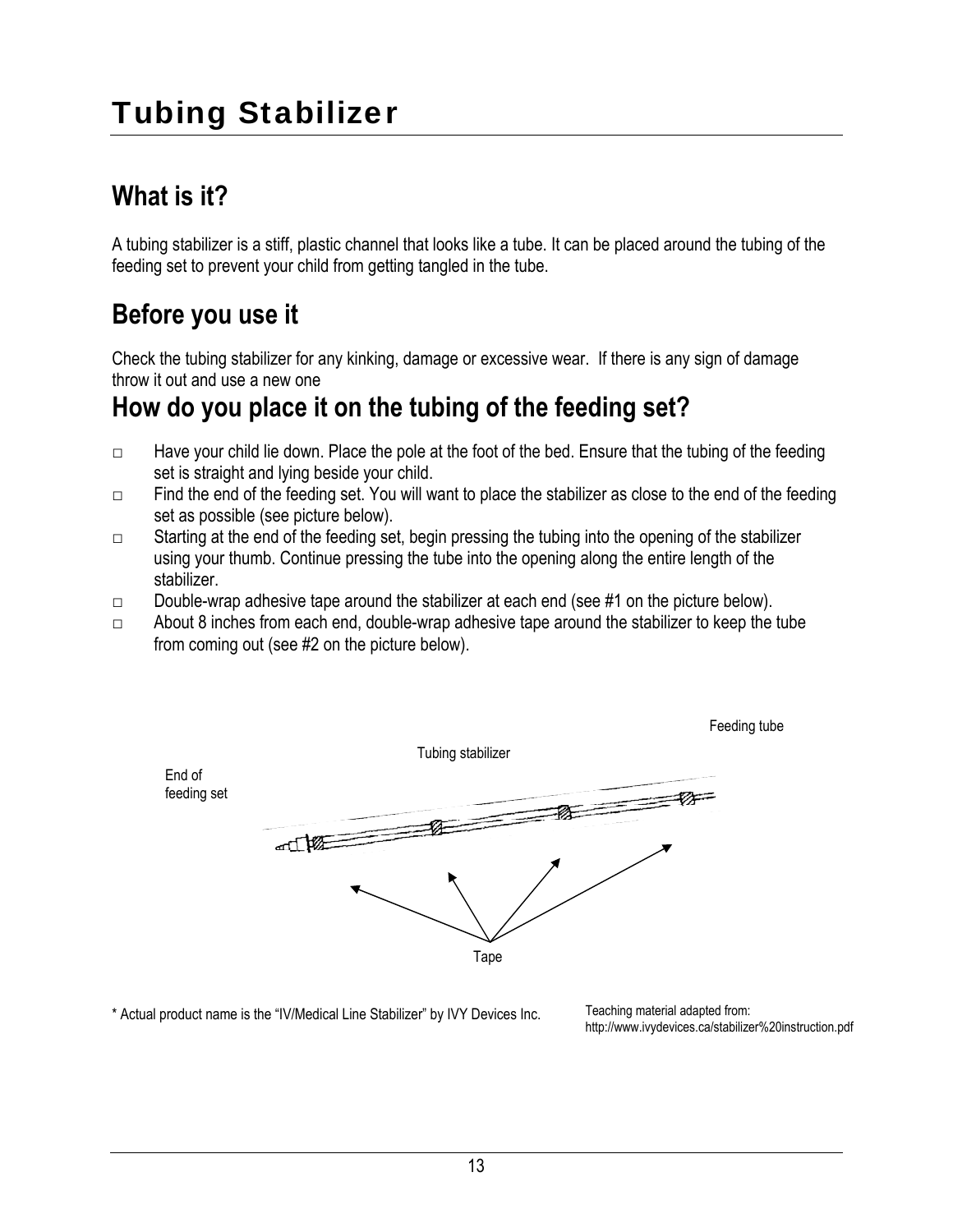# Positioning your Child

**Diagram #1** 



This is a **good** feeding position





This is **not** a good feeding position

### How should I position my child during and after feeding?

A good feeding position will help your child feel more secure during feeding times. This will help them with sucking, swallowing and chewing.

### Babies:

- Make sure you are sitting comfortably, with your arm wellsupported by a pillow.
	- o Hold your baby firmly on your lap as you would if you were bottle-feeding (refer to Diagram #1). Or, you can place your baby in an infant seat.
	- o The baby's head should be higher than the stomach. Support head and neck.
	- o Baby's back should be fairly straight with hips and knees slightly bent, with arms and hands in front of their body so that they can sit comfortably on your lap.
- **Do not lay your child down flat for 30 minutes after a tube feed**.
- If sitting, avoid the "C" body position (see Diagram 2) because it decreases the space for formula and digestion in your child's stomach.
- **Continuous Feedings:** Feeds are better tolerated if the child's head and shoulders are elevated. Elevate front legs of crib or bed to 30-45 degrees. Do NOT elevate only the mattress. Brace foot of crib or bed against a wall. Once child can roll over do not elevate crib or bed. Do **not** use extra pillows to raise your child's head.

## **A good rule of thumb: Raise the BED,**  *not* **the BABY.**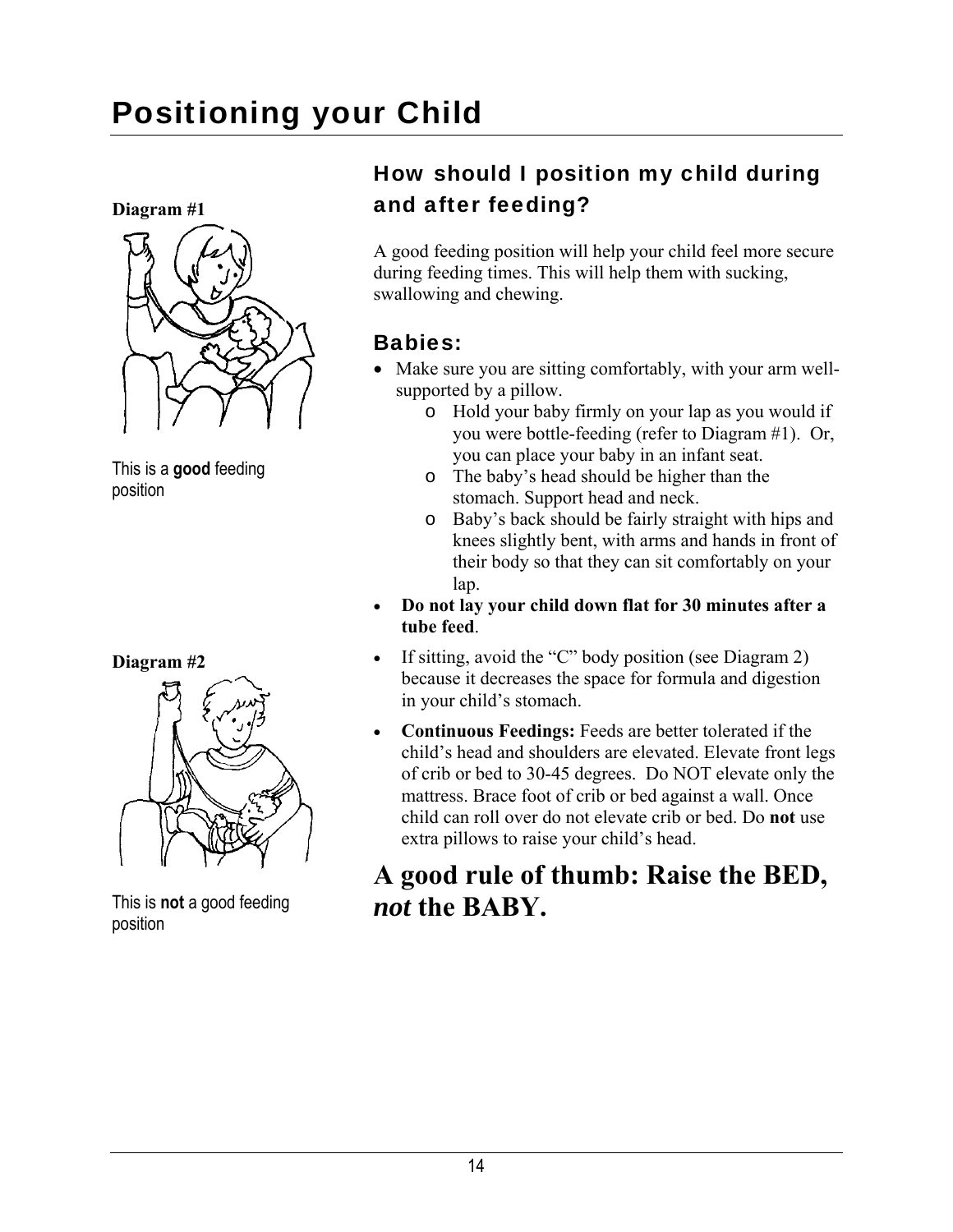# Positioning your Child (continued)



### Toddlers & Older Children:

- As your child gets older, they still need to have good back and foot support.
- Your child should not be able to slip or slide forward in the seat.
- Small children can sit in a booster seat at the table or in a small child-size table and chair.
- Look at your child's position from the side. The body should be shaped like the letter "L" with the lower back fairly straight.
- Avoid the "C" body position because it does not give your child's stomach very much room for formula and digestion.

If your child has poor motor control, check with your Home Nutrition Support Team for advice about safe positioning for feeding.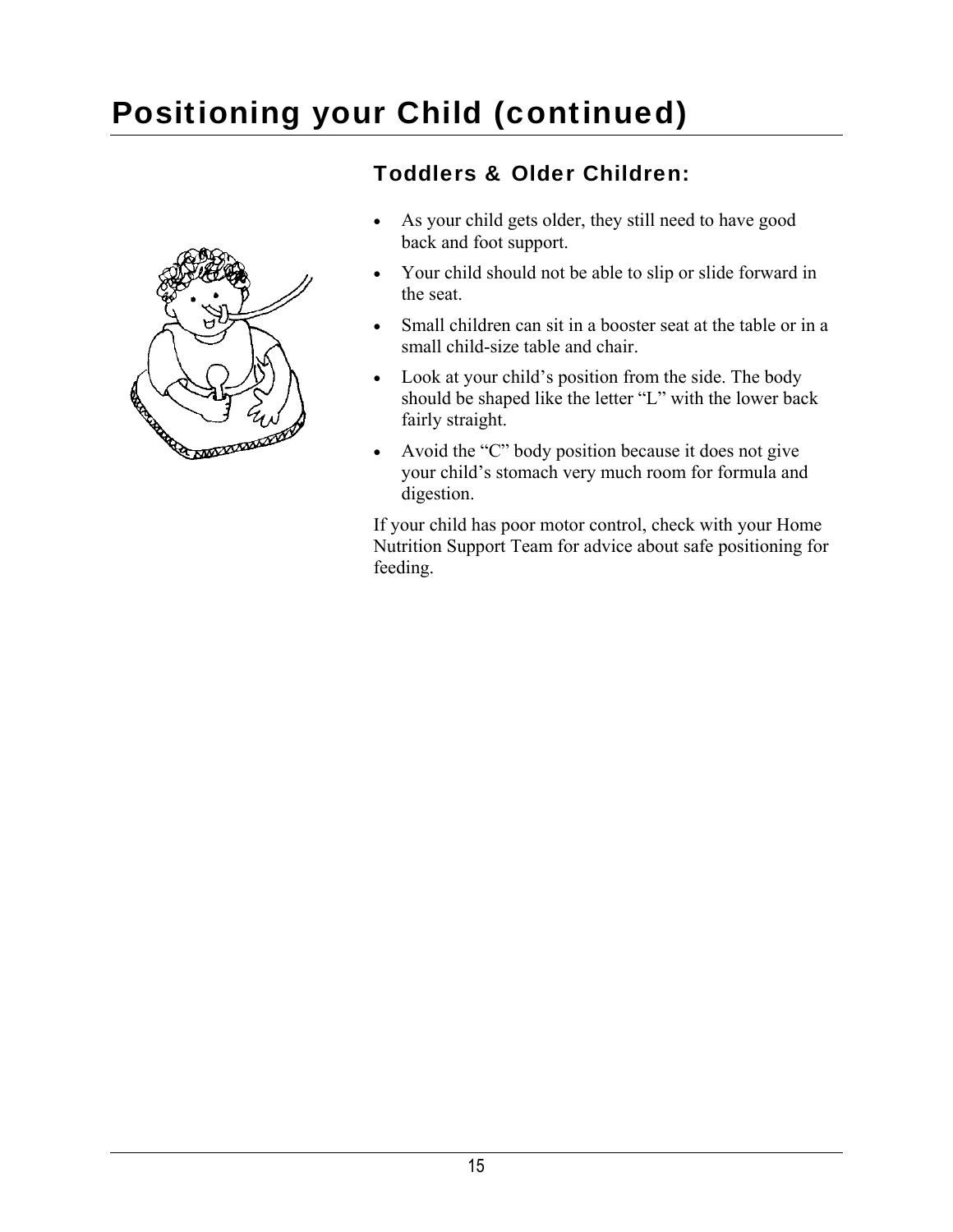# Feeding by Tube: Four methods



You and your Home Nutrition Support Team will determine which type of feeding will be best for your child. There are four ways to give tube feedings. Your Home Nutrition Support team will discuss each of these methods with you.

### 1. "Top-up" feedings

"Top-up" tube feedings are small volumes often given after feeding your child by mouth. These feedings may be given by gravity or syringe.

### 2. Bolus feedings

Your child may need an entire meal to be given by NG-tube. This is called a "bolus" feeding.

Bolus feedings are often given by gravity but may be given by syringe or pump as well. The time it takes to give a bolus feed is specific to your child.

### 3. Continuous feeding

This is when small amounts of formula are needed to be given slowly over several hours or overnight using a feeding pump.

### 4. Combination feeding

Your child may need a combination of feeding methods. For example, he or she may need "top-up" or "bolus" feedings at mealtimes and a continuous feeding during the night.

Every child changes as he or she grows. Your child may progress from small, frequent feedings to meal size feedings. As your child eats and drinks more by mouth, the amount of their tube feed will decrease.

**The method used to tube feed your child may change over time.**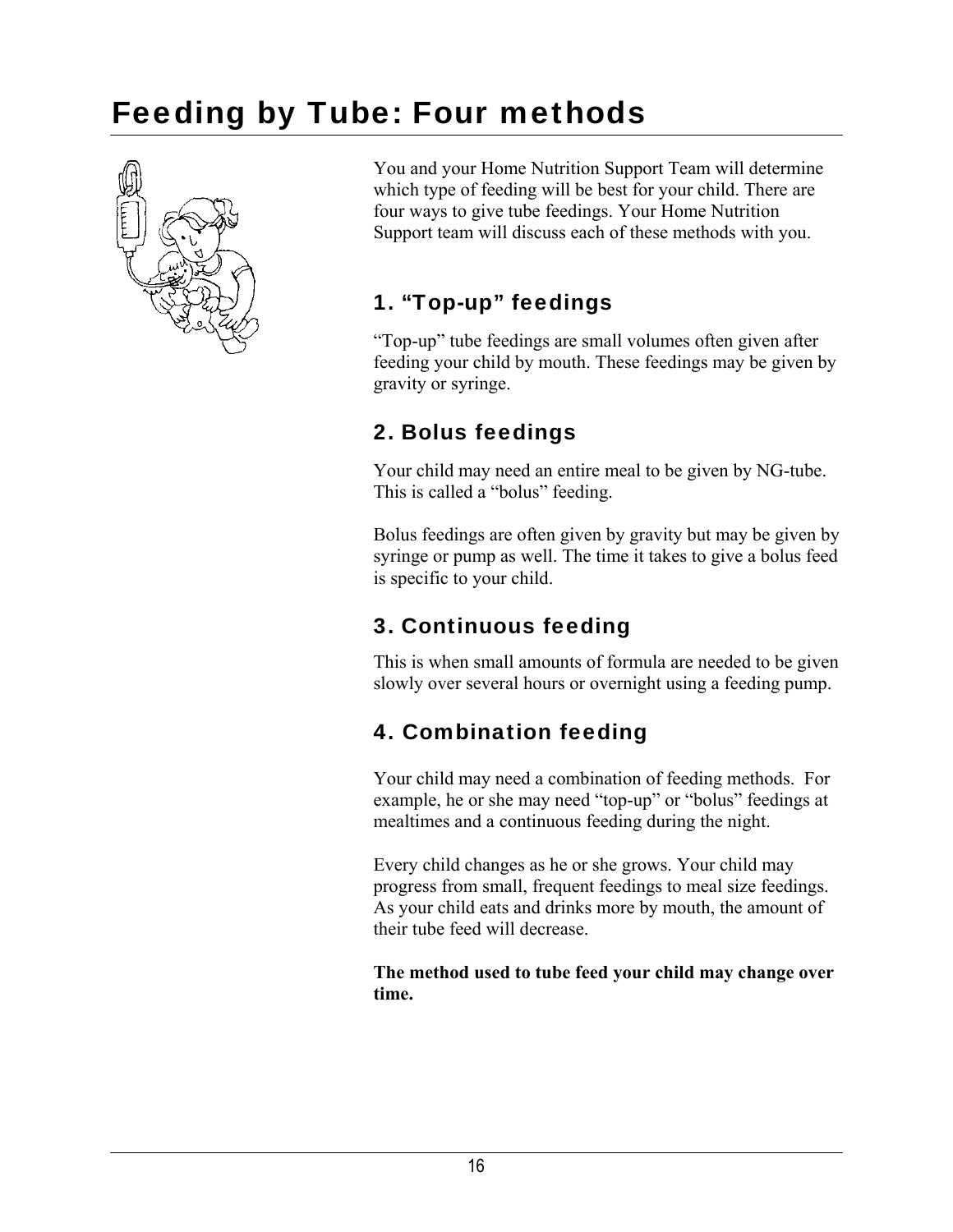# Feeding Routine

### 1. Prepare:

- Wash hands (see page 5).
- Gather supplies
- Formula (check expiry date).
- Pump (if needed).
- Feeding bag.
- Syringes (empty one for aspiration and flush with water).

### 2. Check to be sure:

- Tube is the **feeding tube** and not another medical tube.
- Tube is in the stomach (see Checking NG Placement page 9-10).
- Tube is not plugged. Do this by flushing tube with at least 3-5mL of water (use cool boiled water for babies under 4 months of age).
- The tubing and supplies are clean and have no leaks, cracks or bad smell.
- Formula is at room temperature.
- Shake the formula well.
- Wash the top of can with warm soapy water before opening.

### 3. Feeding:

- **a) Bolus or "Top up" Feeding** 
	- Position your child for feeding (see page 14-15).
	- Offer your child food by mouth, if this is allowed.
	- Pour the feed into the container. Run the liquid to the end of the tubing to reduce the amount of air given to your child. Connect the tubing.

#### **Important Note:**

- **Water flushes** Your Pediatric Home Nutrition Support Team will tell you how often to flush the tube with water and how much water to use. This will be part of your tube feeding plan.
- Use sterile water for water flushes if your baby is less than 4 months old.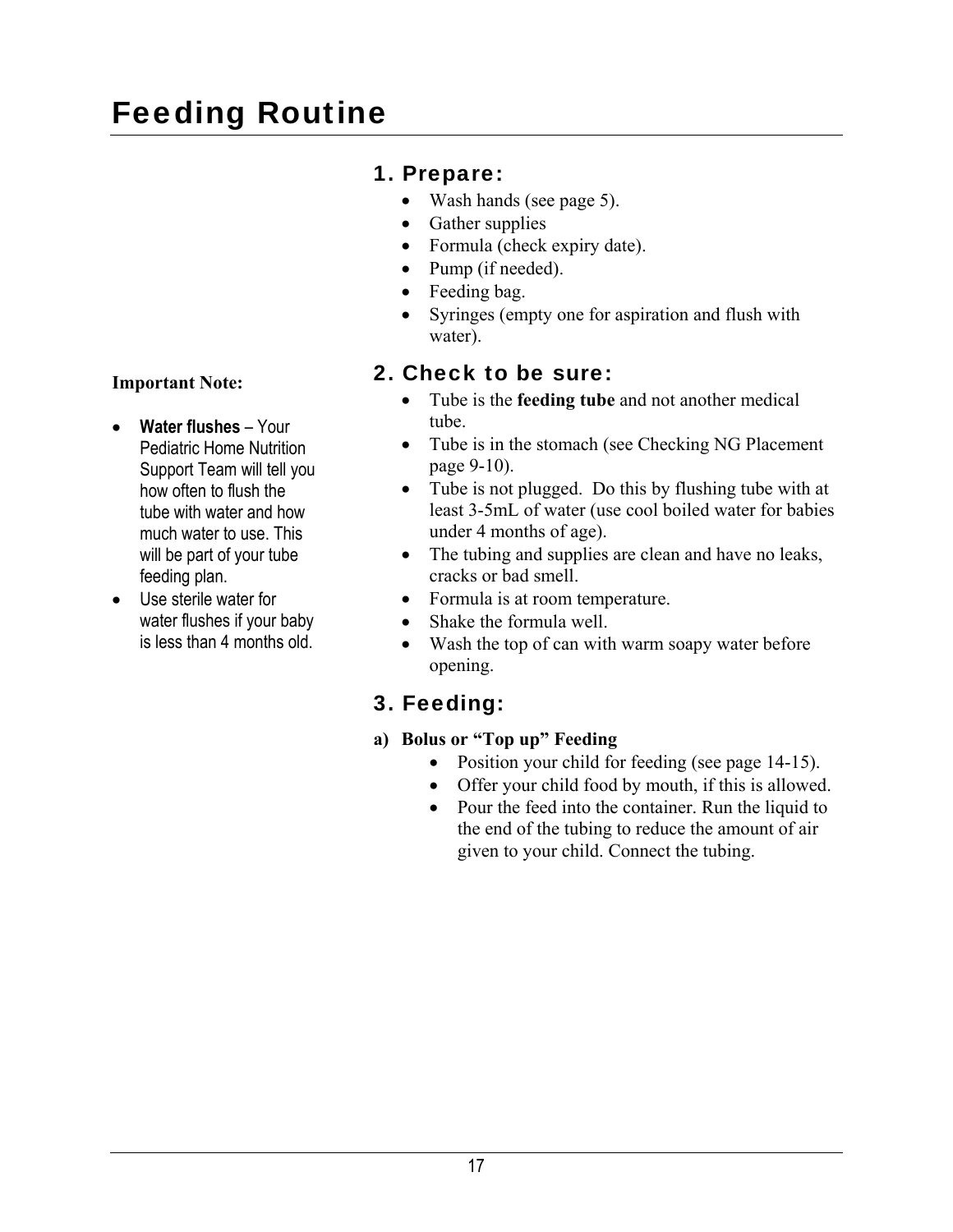# Feeding Routine (continued)



Roller clamp

#### **Remember:**

If the tube is not being used for feeding, flush with at least 3-5mLs of water once a day.

- Give the feed slowly using a gravity bag set. Adjust the speed of the feed by moving the roller clamp up or down and/or by adjusting the height of the feeding bag above your child's head. The higher the feeding bag, the faster the feed will go. A feed should last 15 to 30 minutes.
- For small feedings, a 60mL syringe can be used to feed by gravity or by slowly pushing the syringe plunger.
- Burp your child if needed.
- If using a pump, see continuous feeding schedule below.

#### **b) Continuous Feeding or Night Feeding**

- Position your child for feeding (see page 14-15).
- Pour the formula into the bag and run it to the end of the tubing. This reduces the amount of air given to your child.
- Set the pump at the desired dose and rate.
- Run tubing though pajama pant leg and position pump at end of bed for night feeds.
- Attach tubing stabilizer and start feed.
- Flush NG-tube with water every 4 hours to prevent clogging.
- Formulas can be unrefrigerated for different amounts of time. Check with your dietitian for directions.

### 4. End of Feed:

- Flush the tube with 3-5 mLs of water
- Clamp or plug the end of your child's tube between feeds.
- Allow 20-30 min quiet time after a feed is completed. Have your child lay on their right side or back with head and shoulders elevated. If reflux is a concern, ask your child's health care provider for further advice.
- Clean all supplies (see page 24).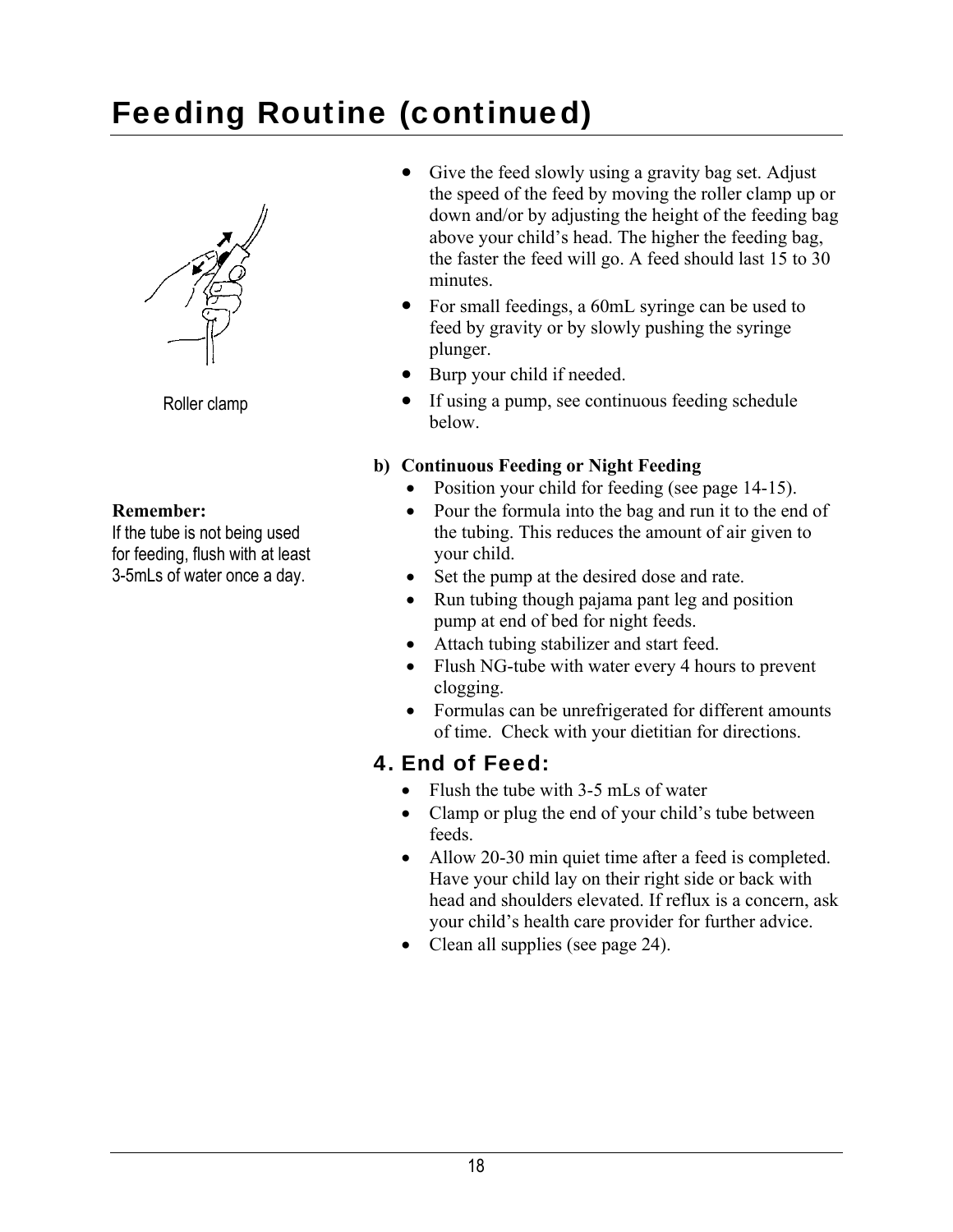# Preparing Breast Milk or Formula

### What kind of water should I use for tube feeding my child?

- **Treated tap water, and commercially bottled** water such as natural spring water with low mineral content are safe to use. **Well water** can be used if it has been tested for safety. (see Appendix 1, page 29 for more information)
- **Other bottled water** such as mineral water, vitamin water, flavored water, water with high mineral content, and softened water **should not be used.** Water from carbon filtered taps or pitchers and fridge filters should be used cautiously as bacteria can buildup in the filters if not changed regularly or as recommended by the manufacturer.
- Use **sterile water** for flushing the NG tube, medication flushes and formula preparation is recommended for a baby **less than 4 months old.**

#### **Important Notes:**

- *If you use water from a well, sterilizing it may not be enough. Ask your community health centre about having your water tested for safety.*
- *Distilled or bottled water is not sterilized water.*

### Babies under 4 months of age:

#### **Use only boiled water:**

- Run cold water tap until you feel the water getting colder. Then you know you are getting fresh water.
- Water should be brought to a rolling boil for at least two minutes.
- Cool to room temperature prior to mixing formula.

#### **Storage of boiled water:**

- Store boiled water in a covered container that has been cleaned well.
- Boiled water can be stored for up to 3 days in the fridge or at room temperature for 24 hours.
- This water can be used for flushing the tube or for preparing formula.

#### **Sterilizing equipment:**

- All mixing and storage equipment needs to be covered by cold water.
- Cover the pot with a lid and bring to a boil. Boil for two minutes.
- Let cool and remove the equipment and store in a clean place.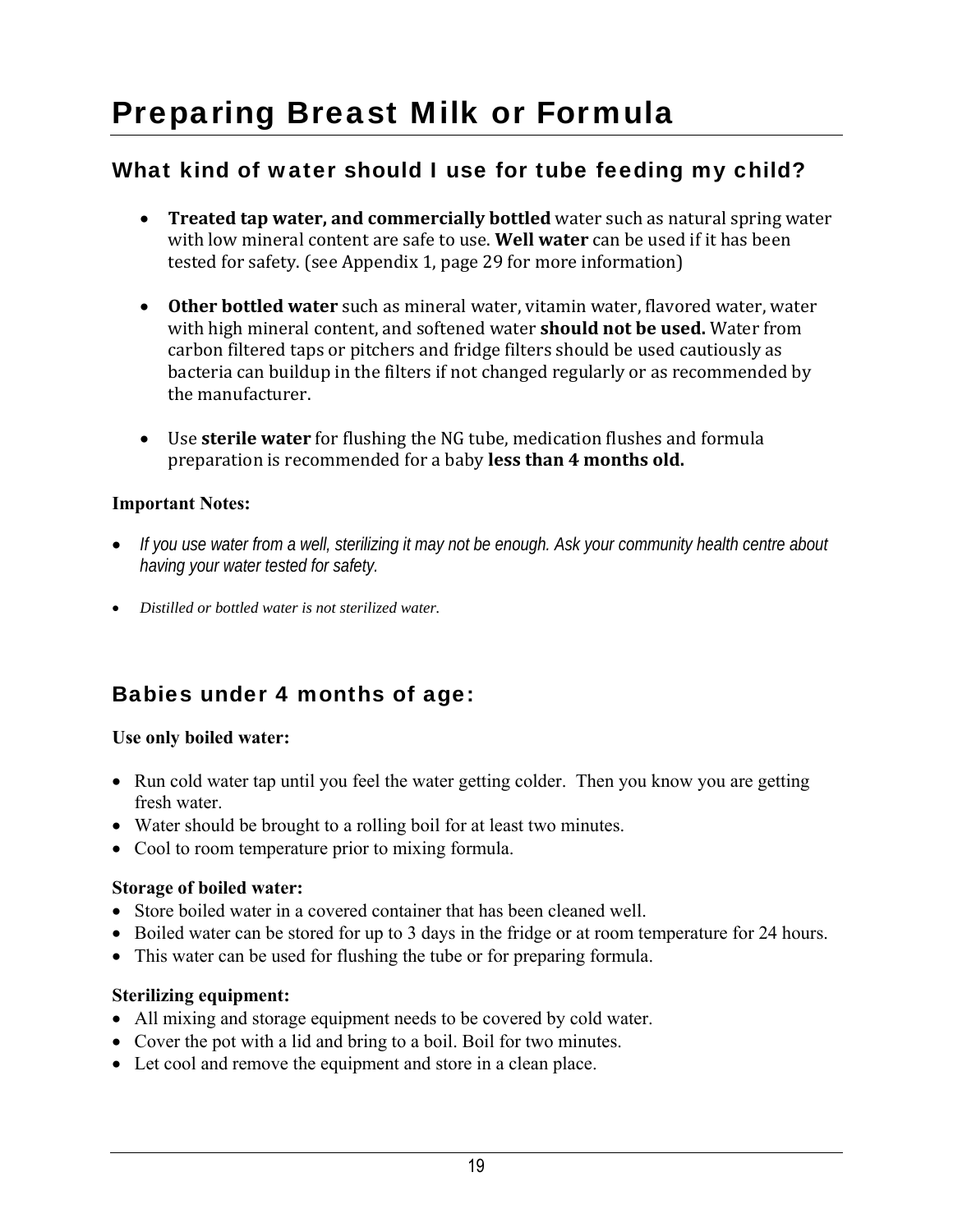# Preparing Breast Milk

### Breast milk

- You can express breast milk for use in your child's tube feed.
- Wash your hands with soap and water before expressing (see page 5).
- For babies less than 4 months, sterilize expressing and storage equipment as above. Use a sterilized container, or storage and freezer bags specially designed for breast milk.
- Label bag or container with the date. Always use the oldest milk first.
- Chill expressed breast milk for one hour in a fridge or ice packed cooler before freezing.

#### **Storage of freshly expressed breast milk:**

| <b>Room</b><br>Temp | Refrigerator | Freezer<br>$(1-door)$<br>fridge) | <b>Separate</b><br>Freezer | <b>Deep Freeze</b> |
|---------------------|--------------|----------------------------------|----------------------------|--------------------|
| up to 4 hours       | up to 2 days | up to $2$<br>weeks               | 3 to 4 months              | up to 12 months    |

*HEALTHY U: BREASTFEEDING YOUR BABY* GOVERNMENT OF ALBERTA NT0063 March 2008

- Thaw frozen breast milk in a bowl of warm water, or in the fridge. If milk has separated shake the container gently to mix.
- Refrigerate thawed breast milk and use within 24 hours

### Important Notes:

- **For breast milk alone or breast milk mixed with non-powdered formula put only enough for 4 hours in the feeding bag at one time.**
- If powdered formula is added to breast milk, feed child immediately or within 2 hours.
- If you express breast milk away from home, it can be stored for up to 24 hours in a cooler with an ice pack.
- If on a continuous feeding, freshly expressed breast milk can hang up to 8 hours.

### Tip for warm weather:

• On hot days you can help keep formula cool by putting a freezer pack beside the formula bag or in the backpack.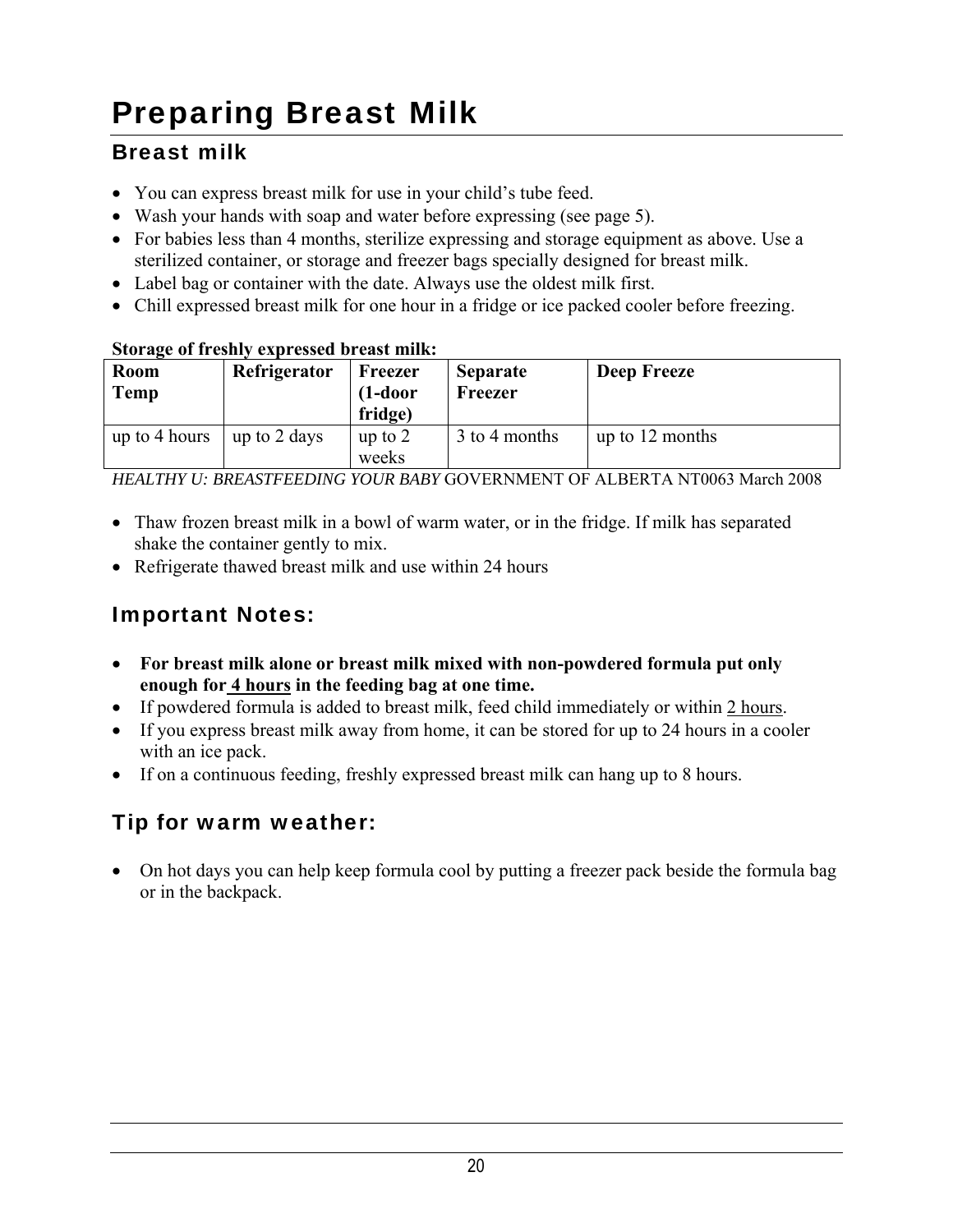#### **Formula:**

- Wash hands with soap and water before mixing the formula.
- Clean all equipment that will be used for measuring and mixing. If baby is under 4 months old (see page 24).
- Check the "best before" date on the bottom of the formula can.

| Three types of<br>infant formula | How to prepare                                                                                        | <b>How to store</b><br>after opening | How long can<br>you store open<br>container | How long can<br>you store<br>prepared<br>formula            |
|----------------------------------|-------------------------------------------------------------------------------------------------------|--------------------------------------|---------------------------------------------|-------------------------------------------------------------|
| Powder<br>(Is not sterile)       | Follow directions<br>on can for<br>amount of<br>sterilized water<br>and number of<br>scoops of powder | Covered in a<br>cool, dark place     | Less than 30<br>days                        | Follow the<br>storage<br>Instructions on<br>the formula can |
| Concentrated<br>Liquid           | Mix with equal<br>parts sterilized<br>water                                                           | Covered in<br>refrigerator           | Less than 24<br>hours                       | Follow the<br>storage<br>Instructions on<br>the formula can |
| Ready-to-use                     | No mixing<br>required                                                                                 | Covered in<br>refrigerator           | Less than 24<br>hours                       | Follow the<br>storage<br>Instructions on<br>the formula can |

*HEALTHY U: BREASTFEEDING YOUR BABY* GOVERNMENT OF ALBERTA NT0063 March 2008

- Put only enough formula for 4 hours in the feeding bag at one time.
- Throw out any formula left in the feeding bag as soon as the feed is finished.

#### **Storing prepared formula:**

- **DO NOT leave prepared formula at room temperature.**
- Cover container and store in the fridge. Write date and time on the container.
- Throw out unused prepared formula after 24 hours.
- Store any unmixed liquid concentrate covered in the refrigerator for up to 24 hours. After 24 hours, throw it out.

#### **Important notes:**

- If a formula recipe is needed, keep a copy of the current recipe and feeding schedule on the refrigerator.
- Never add extra formula, water or cereal to prepared formula unless instructed to do so by your dietitian.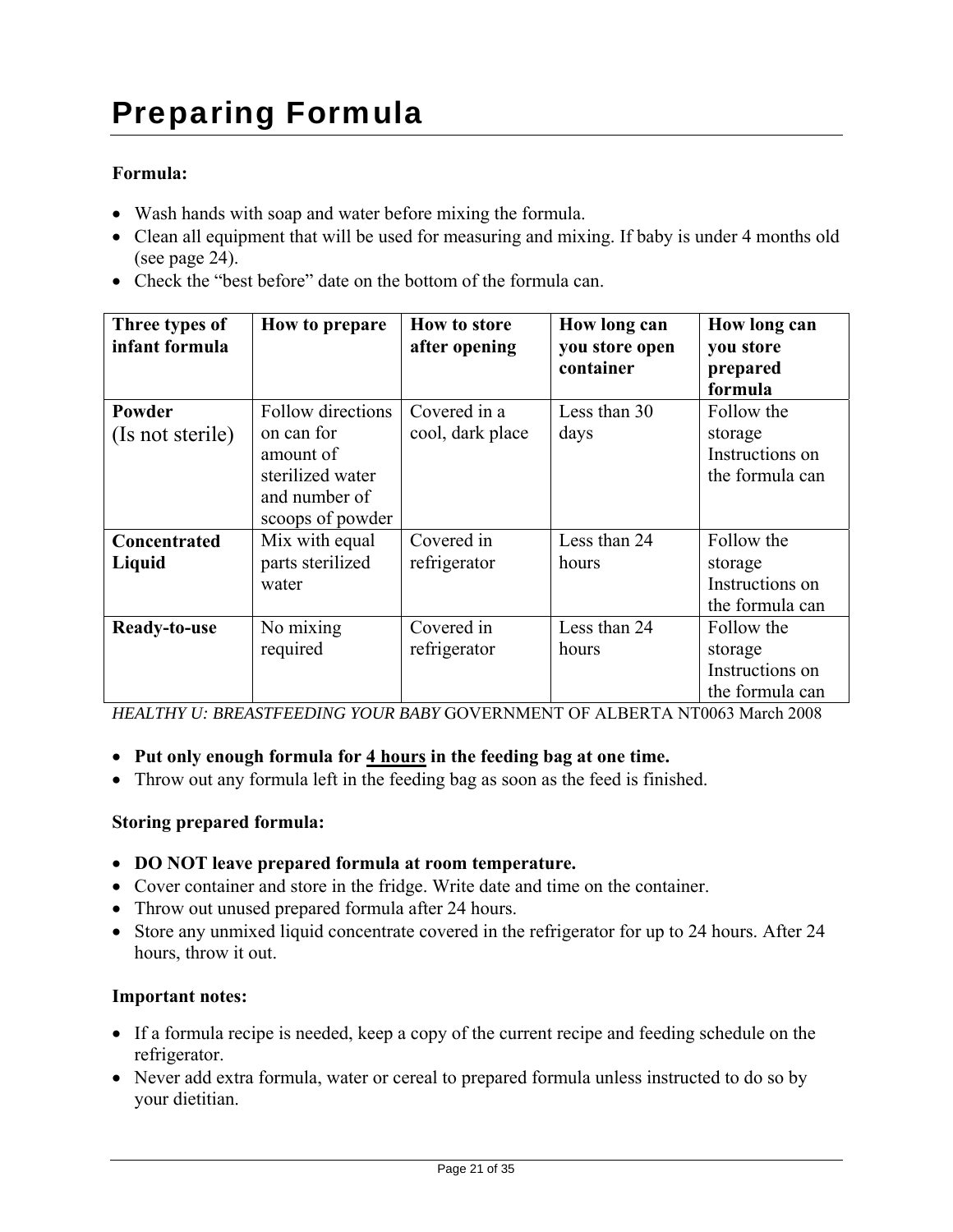# Preparing Formula (continued)

### Formula from powder

Sterile liquid infant formula (ready to feed or concentrate) is a better choice for infants who are premature, have a low birth weight or weakened immune system. **Powdered formula is not sterile.** Some formulas are available only in powdered forms. Caregivers need to make sure that formula is prepared properly. Follow directions from your PHNSP team.

#### **Tip:**

- Add powdered formula to warm water just before giving a feed.
- Never keep milk warm in thermos or bottle heater.

### If warming breast milk or prepared formula:

- Warmed formula is usually only needed for bolus or top-up feeds.
- Warm cold formula or breast milk to room temperature by putting the container in a bowl of warm water for no more than 15 minutes.
- **Shake the container well and then check the temperature of the formula on your wrist.**
- **Do not heat expressed breast milk or prepared formula in a microwave.** Microwaves heat unevenly and there can be **"**hot spots**"** that could burn your baby's mouth.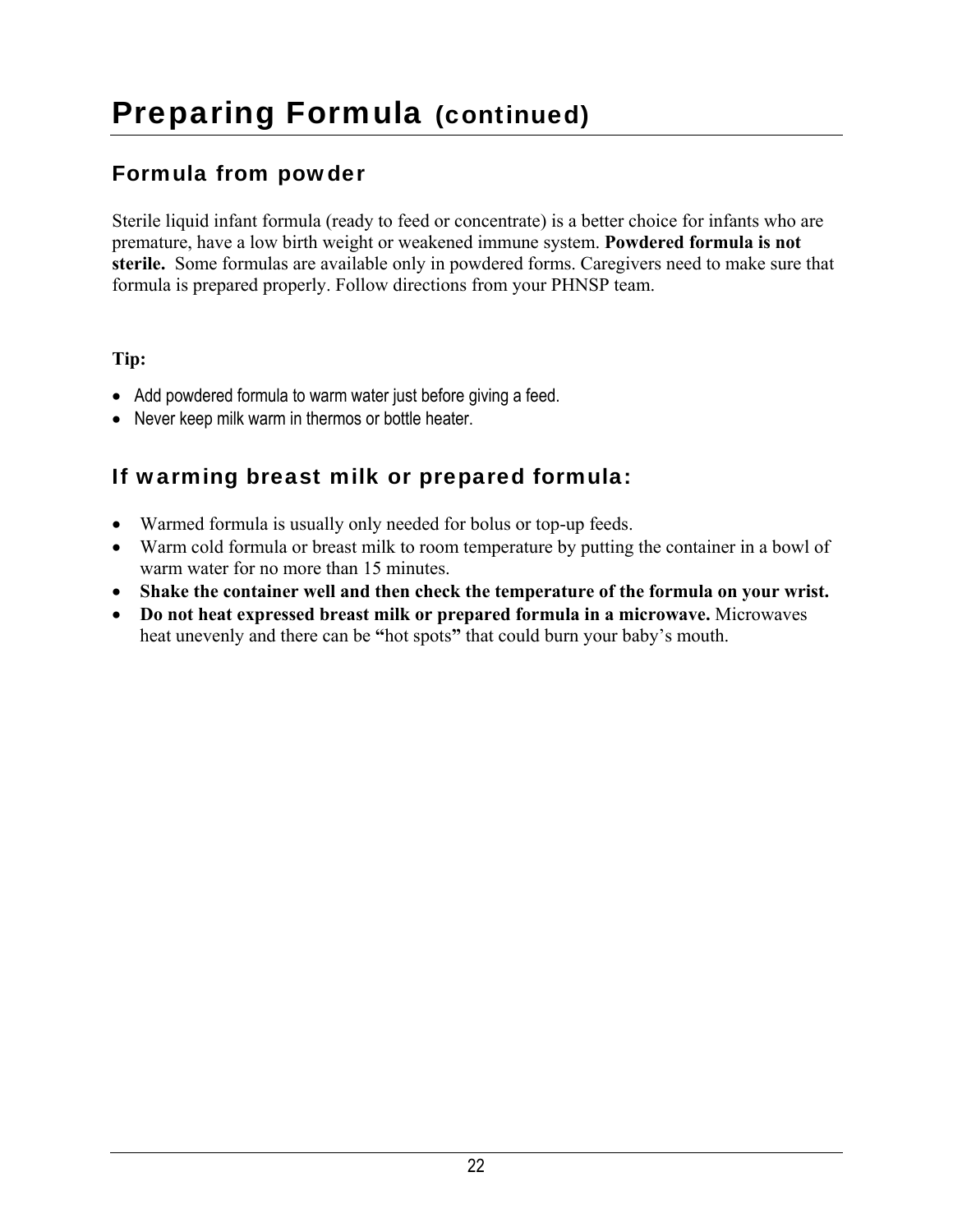# Giving Medicine by Feeding Tube

### How do I give my child medicine by tube?

- Prepare the medicine as directed by your pharmacist making sure each medicine has it own syringe.
- Stop the tube feeding.
- Flush the tube with 3-5 mL of water.
- Push the medication slowly through the syringe into the tube.
- When more than 1 medication is needed, flush the tube with 1ml of water between each medication.
- If resistance is felt stop immediately and flush the tube with more water before continuing (thick syrups or powder medication may need to be mixed with more water to prevent clogging of the tube).
- Flush the tube with water to push the medicine into the stomach and clear the tube completely. Close the tube.
- Complete your child's tube feeding.
- Wash and air dry the syringe and other supplies so they are ready to use again.

#### **Important notes:**

- **Do not** mix medication with breast milk or formula because it may react or become lumpy and block the tube.
- Do not put medications directly into the feeding bag. Give medication directly into the NG tube.
- **Flush** the NG tube with 1-3mL before and ½-1mL between each medicine and flush with 3- 5mL after the last medication.
- For children who tend to spit up, try giving medications at the beginning of the feed.
- Do not mix different medications in same syringe.
- Your pharmacist can help you decide the best times to give medications.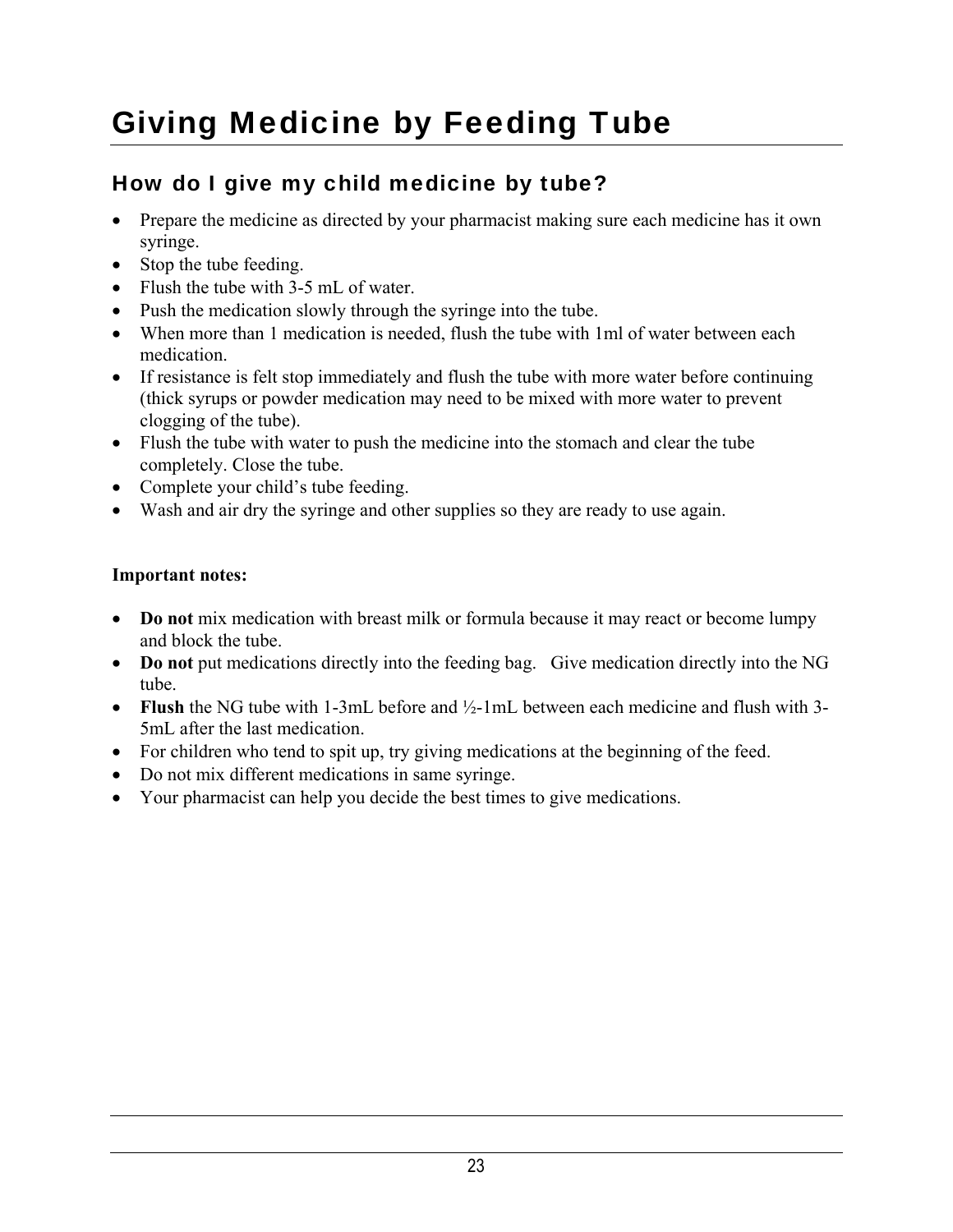# Cleaning Your Child's Mouth

It is very important to clean your child's mouth **at least twice a day**, even if not eating food.

- Make sure your child is in a comfortable, secure position (on your lap or in an infant seat).
- Rub the inside of your baby's gums and tongue with an infant finger toothbrush. Wipe with a moist, soft cloth until the inside of the mouth is clean.
- Toddlers and older children should brush their teeth and tongue with a soft toothbrush and toothpaste. Toothpaste should be spit out or drained from the mouth.
- If your child is over 1 year old and their lips are dry or cracking, put a lip moisturizer on the lips to keep them moist.

Ask your feeding therapist for more detailed information as you need it.

# Caring for Your Child's Feeding Equipment

**Clean feeding set and syringes after each use. This will help keep your child healthy.**

### After each feed:

a. Throw out any remaining formula in the bag.



- b. Wash bags with a 5% vinegar and water solution once in 24 hours. Rinse with warm water between feeds. To make the solution, add 1 tablespoon (15 ml) vinegar to 1 cup (250 ml) of warm tap water. Run the 5% solution or warm water through the bag and line. Empty the water out of the line by running air through the tube.
- c. Place the feeding bag in a container with lid or zippered plastic bag and store in the refrigerator until your next tube feed.
- d. **Feeding sets that are used for continuous feedings should be washed at least once in 24 hours.**
- e. Wash your syringes by pulling them apart. Wash both sections in warm, soapy water and rinse thoroughly. Place them on a clean tea towel to air dry. Do not refrigerate your syringes or clean them in a dishwasher or boil. Discard the syringe when the plunger becomes hard to move or unable to read numbers clearly.
- f. If your child uses a pump, wipe daily with damp cloth. Once a week, run water over inside of pump and wipe dry.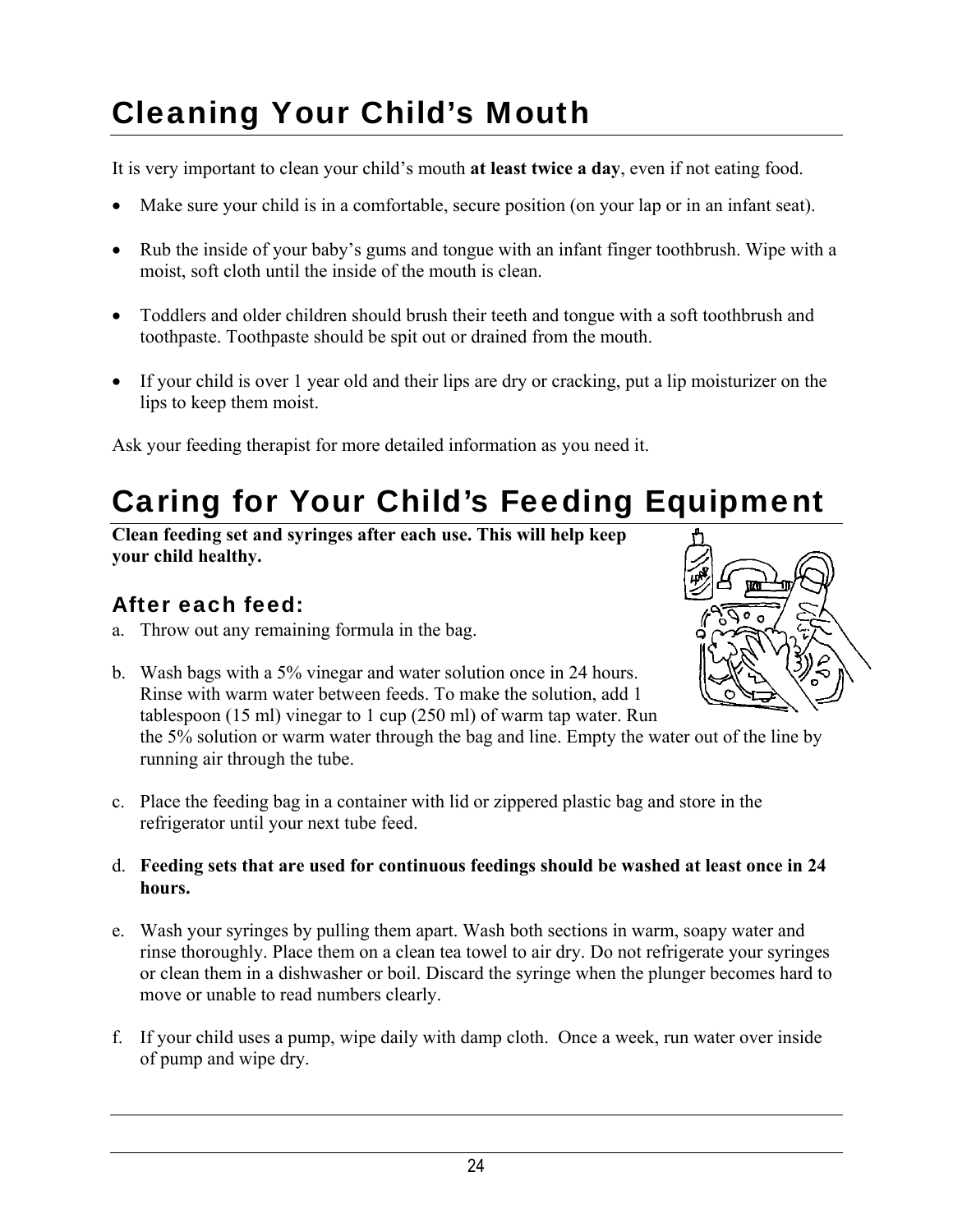# Connecting with Your Child

### Mealtimes for a child who gets tube feedings



- Do the same things with your baby during a tube feeding that you would do during an oral feed.
- Gently cuddle or rock your baby in a rocking chair.
- If your baby takes a soother, give it during tube feedings
- For **toddlers or older children**, running a tube feeding during a family meal helps the child be part of the family and learn about eating food.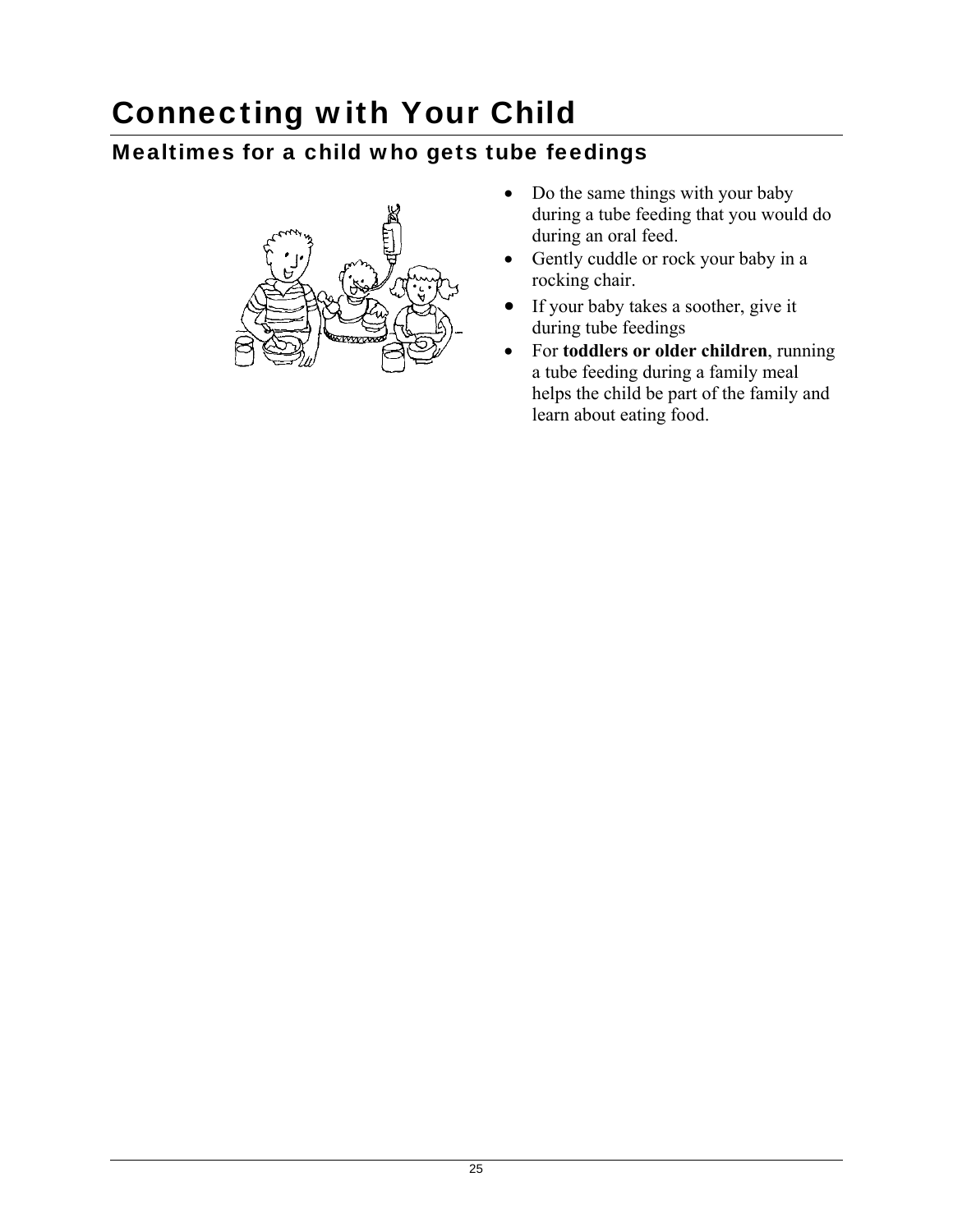# Preparing Your Child to Eat by Mouth

### How do I know if my child is ready to eat by mouth?

It is very important for children to be safe when they start oral feeding. Your child's feeding therapist will work with you to decide if your child is ready to eat by mouth.

There are a few things to think about when deciding whether your child is ready:

- 1. **Is your child's medical condition stable?**
- 2. **Can your child eat and/or drink safely in a reasonable amount of time?**

Feeding by mouth may not be safe if your child:

- Cannot handle saliva or secretions in the mouth
- Has breathing which sounds wet or noisy
- Must swallow more than once to clear food from the throat
- Has many respiratory illnesses or chest infections
- Coughs or chokes while eating or drinking.
- Stops breathing or turns blue while eating or drinking.

#### 3. **Nutrition**

- Can your child tolerate bolus feeds?
- Is your child at a healthy enough weight to tolerate a possible small loss while transitioning?

#### 4. **Behavior**

- Is your child comfortable around food?
- Is your child showing signs of hunger?
- Is your child showing interest in food?

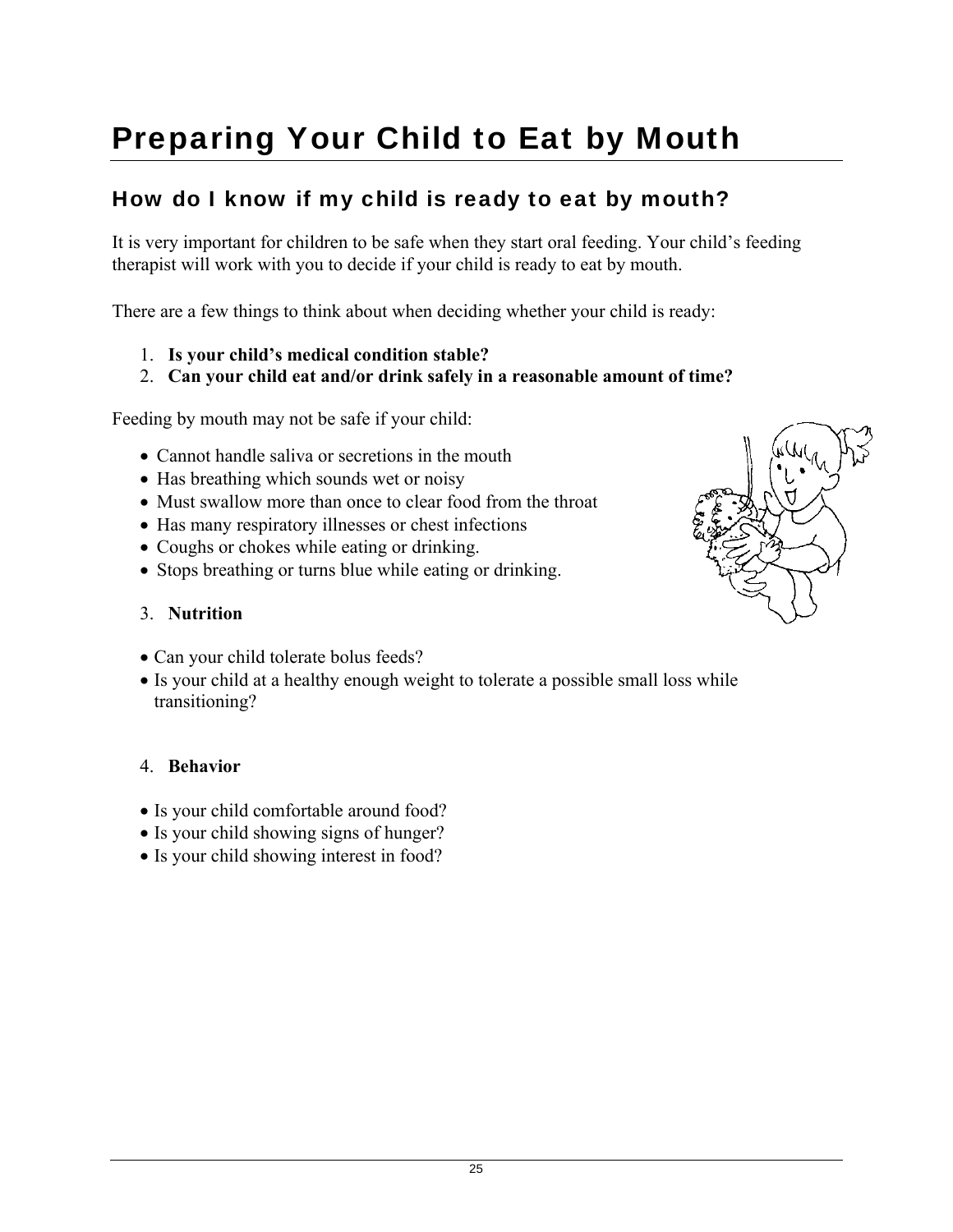### How can I prepare my child to eat by mouth?

Many children who have not been eating need to start with pleasurable experiences in and around their mouth. These experiences are often called "oral stimulation". You and your therapist can decide which experiences would be best for your child. These experiences may involve the touch of a familiar person or mouthing toys. They may include smelling and tasting food, if your child allows it and it is safe for your child.

Oral stimulation may help your child:

- learn to be more at ease with mouth care
- learn to enjoy touch around the mouth and face
- reduce gagging if this is a problem
- prepare for eating by mouth, **or**
- improve the way your child is eating by mouth

### **Babies**

- Help your baby to suck on their hand, your finger or a soother while being tube fed. This teaches them that sucking and the feeling of a full tummy go together.
- Follow your child's cues of readiness to eat. Make meals times enjoyable.
- Encourage your child to explore safe baby toys with his or her hands and mouth. This gives your baby practice sucking, biting and moving the tongue and jaw. Mouthing toys lowers sensitivity in your baby's mouth.

### Older Children

- Try playing face games such as patting, kissing and blowing. Take turns so your child can touch your face as well.
- Regular tooth brushing is very important.
- Some children's faces are more sensitive and need time to accept being touched. Wipe the face with a firm dabbing motion rather than wiping. Don't forget to watch your child's response.
- Get your child to play with bowls, spoons and cups. Have them pretend to feed a puppet, a doll or you.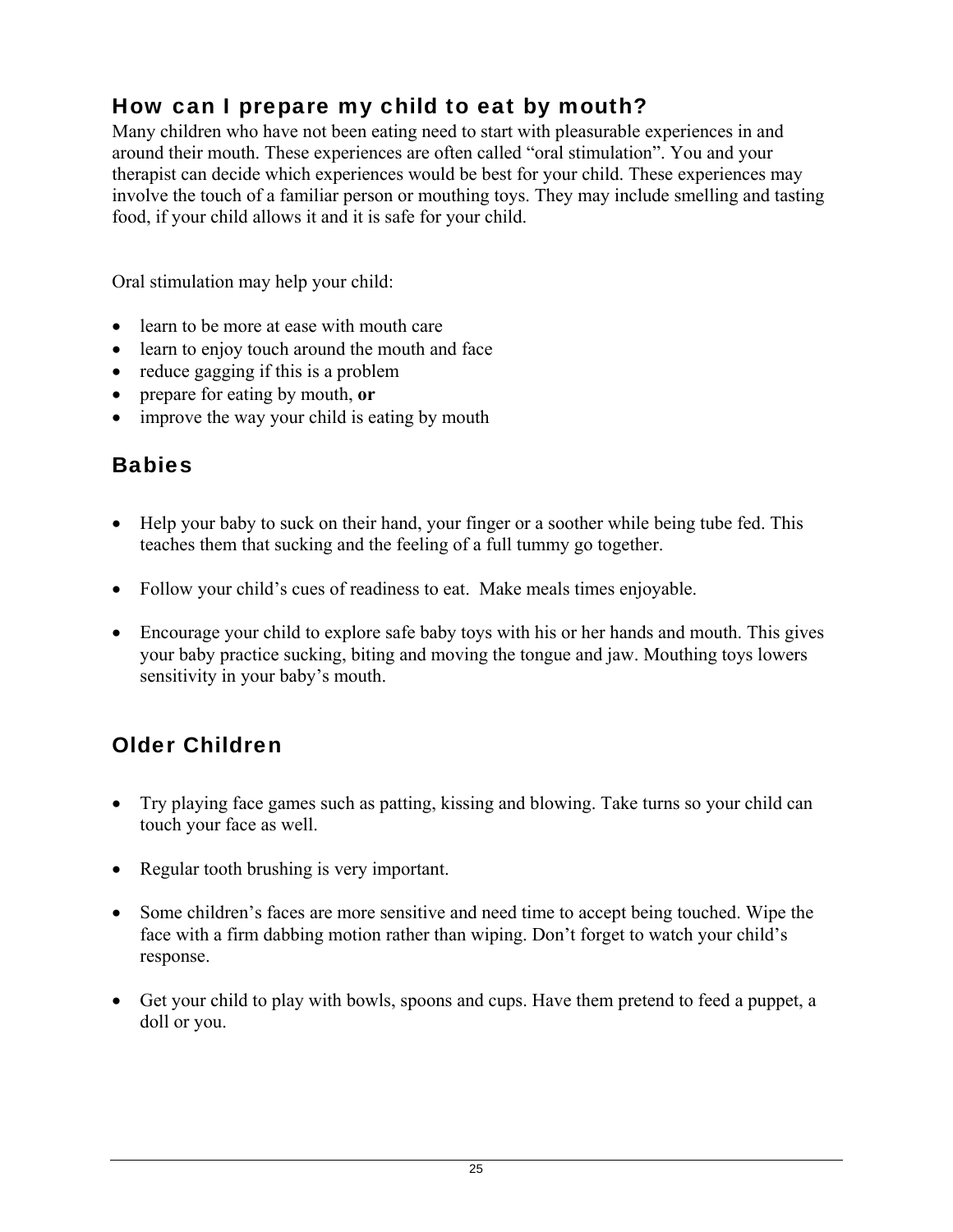- Allow your child to explore play items with lots of texture. Some examples include:
	- o a large container of water with cups and bowls
	- o a bucket of sand
	- o a bowl of uncooked lentils or rice with toys hidden in it
	- o pudding with crumbs or pieces of cookie in it

### Remember:

Learning to eat is a gradual process. Once your child is safe to begin eating by mouth, offer your child tastes when he or she is hungry or at family meal times. Begin feeding by mouth and follow with tube feeds. In this way your child receives good nutrition while developing their feeding skills.

It is important to move ahead with oral feeding at your child's own pace. Forcing your child to eat orally can be a negative experience for him or her. If you find yourself pushing your child to eat orally, talk to your feeding therapist for assistance.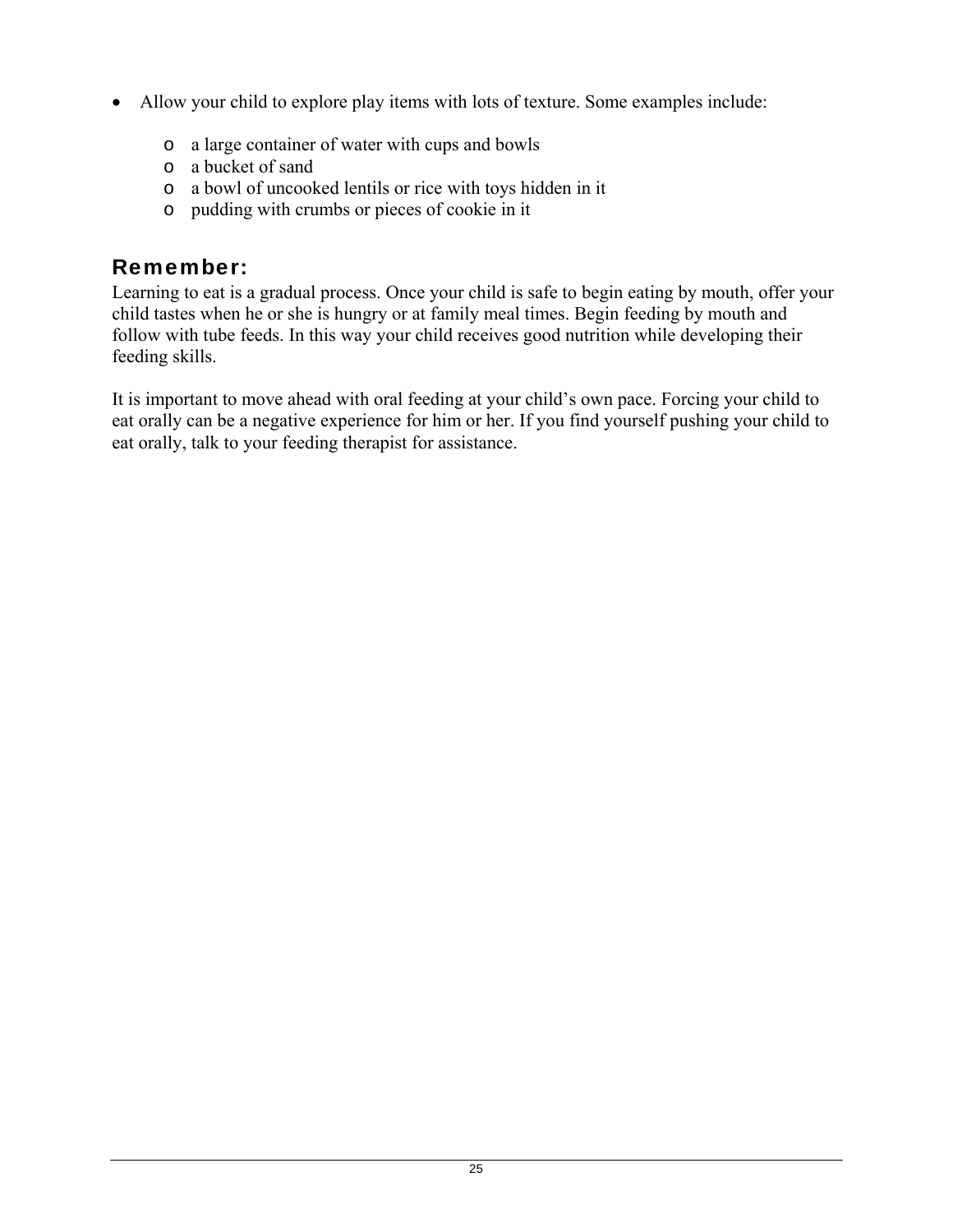# Appendix 1 Use of well water for enteral feeding

If you are using well water at home, please be aware of the following:

- Well water can be used to flush the NG tube only after the water has been tested and **found to be safe for human consumption**
- **●** A standard bacterial test should be done twice a year (spring and fall). If your well is less than 50 feet deep, it is suggested you have your well water tested four times per year. A water chemistry test should be done every two to five years.
- **Drinking water should be tested any time there is a change in the color, odor or taste.** Water should also be tested after long dry spells, heavy rains, if the well has not been used for more than one year, before a new baby arrives, when moving into a new home or if the water has not been tested in a year or more.
- Water testing kits are available from your Community Health Center or Health Unit or by calling (780) 407-8971 (Provincial Lab in Edmonton). Follow the instructions in the kit to collect water samples.
- Once the water has been tested and found to be safe for human consumption, you can "sterilize" the water by bringing the water to a rolling boil for 2 minutes. The "sterilized" water can be stored in the refrigerator for up to 72 hours or at room temperature for 24 hours.
- **Bottled water** maybe used for flushing NG tubes. (Children under 4 months of age use sterilized water, see above).

More information is available at: **"Working Well-Alberta Environment"** (type this term in Google search line)

www.albertahealthservices.ca (type well water testing in search bar)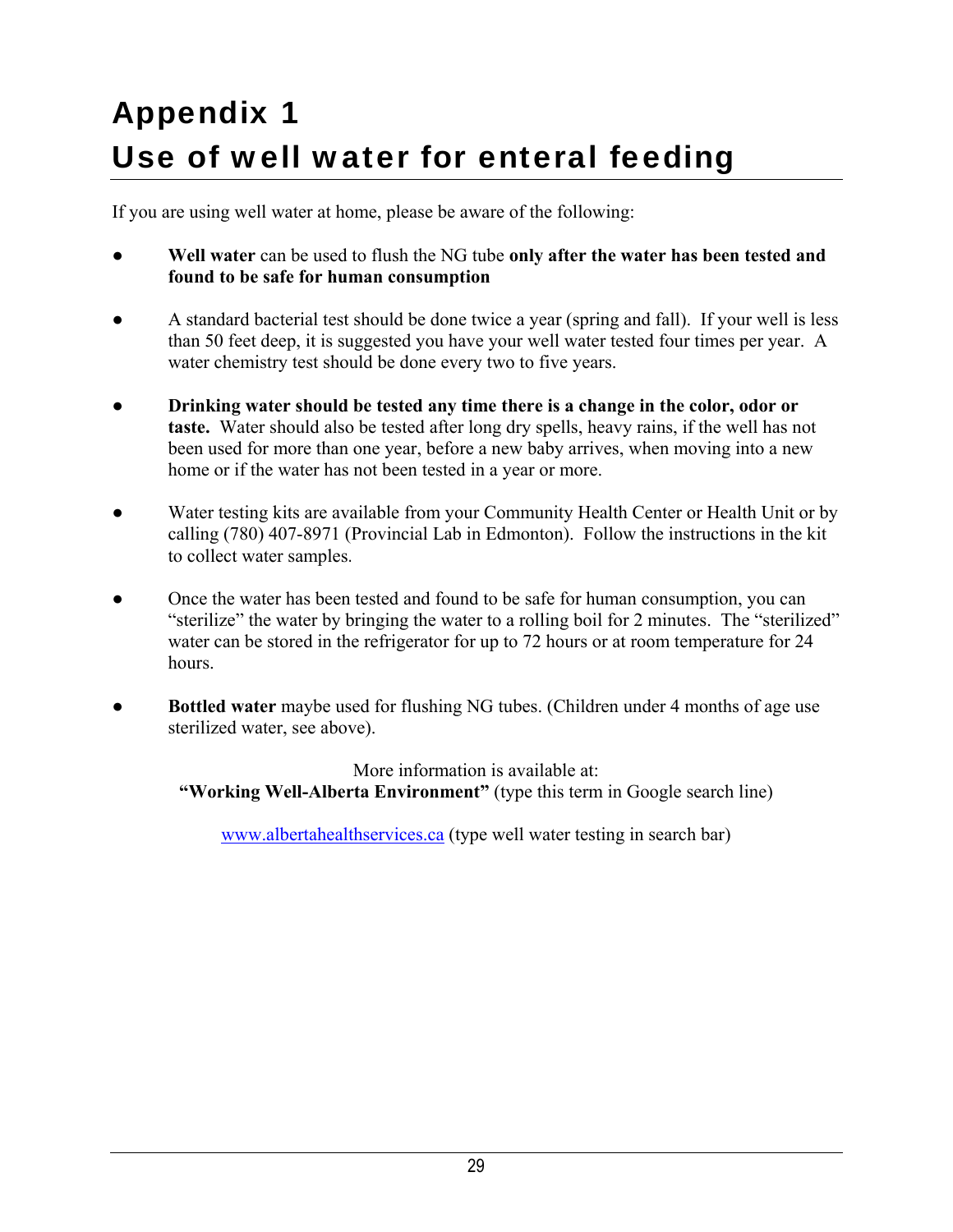# Contacting the PHNSP Team

Stollery Children's Health Centre Main Switchboard: 780-407-8822

Alberta Health Services Website: www.albertahealthservices.ca

Northern Alberta Pediatric Home Nutrition Support Reception/Bookings: 780-407-1341. TOLL FREE Phone #: 1-855-497-1341

Other:

### If you have concerns about your child's tube feeding:

During program hours (Monday to Friday, 8:00a.m. to 4:00p.m.) call one of your PHNSP team members.

After hours contact your Home Care Nurse or HEALTH Link Alberta:

- $-780-408-LINK (5465)$  (in Edmonton)
- $-1-866-408-LINK (5465)$  (toll free outside Edmonton)

**For concerns that need immediate attention, talk with your doctor. After office hours, go to the nearest emergency room.** 

### NG Tube Feeding Supplies

The Northern Alberta Pediatric Home Nutrition Support Program will provide you with the feeding supplies you need, such as NG tubes, feeding bag systems, syringes and feeding pump if necessary.

To order supplies call 780-407-7806 (toll-free 1-855-497-1341) or submit order by email to PedsHomeNutrition@albertahealthservices.ca.

Clearly say and spell your child's first and last name and a phone number where you can be reached. Please order only what you need.

Please allow **10 working days** for delivery of supply refills. Supplies will be delivered by courier, Greyhound or Canada Post depending on your home location.

#### **If you are travelling with your child:**

- Ensure you have spare NG tubes, supplies and formula as they can be difficult to find in case your travel gets unexpectedly extended.
- If you are travelling by air, ensure you have a **medical letter** to transport your formula and supplies. Also contact your airline for further instructions specific to that airline.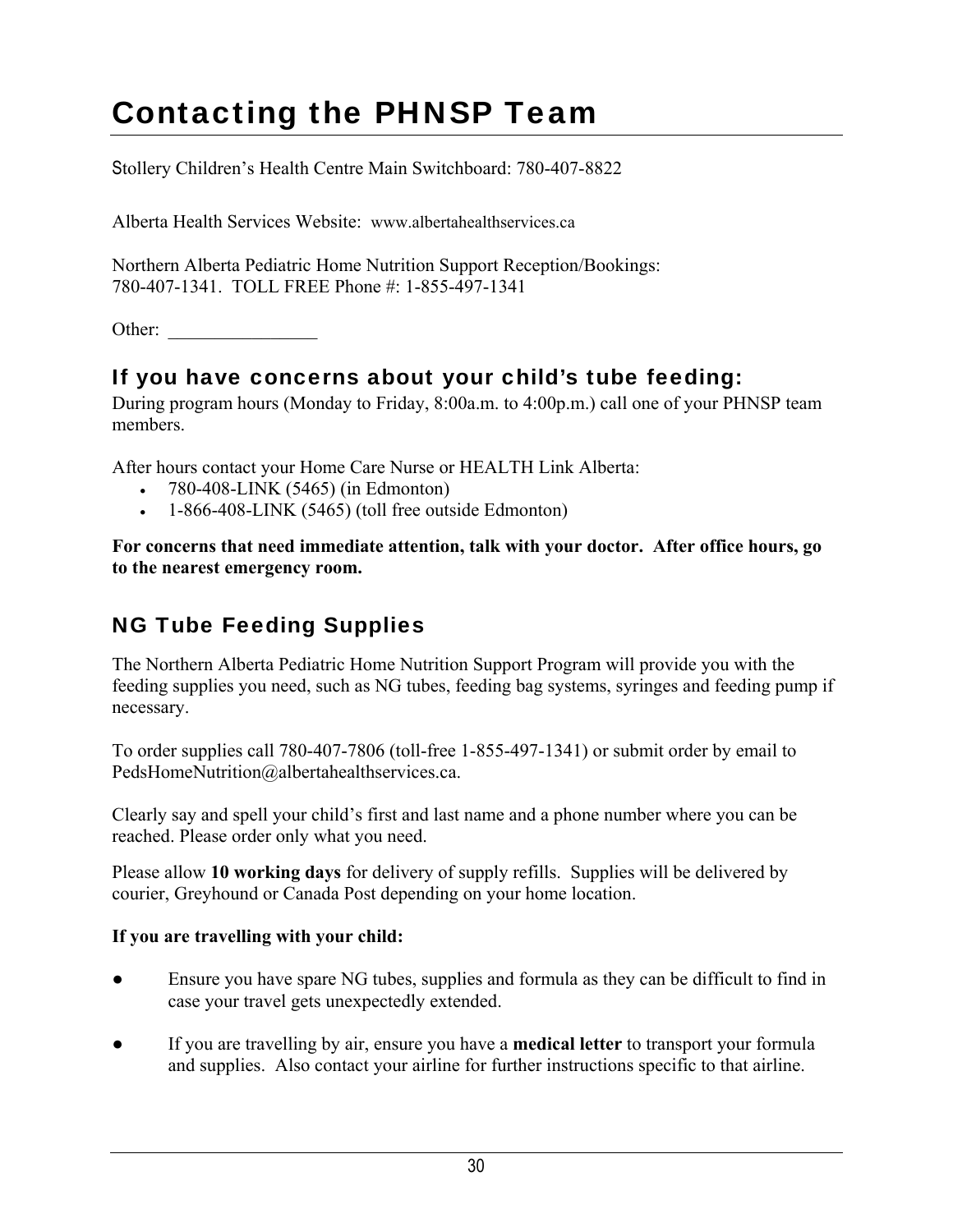# Solving NG tube Feeding Problems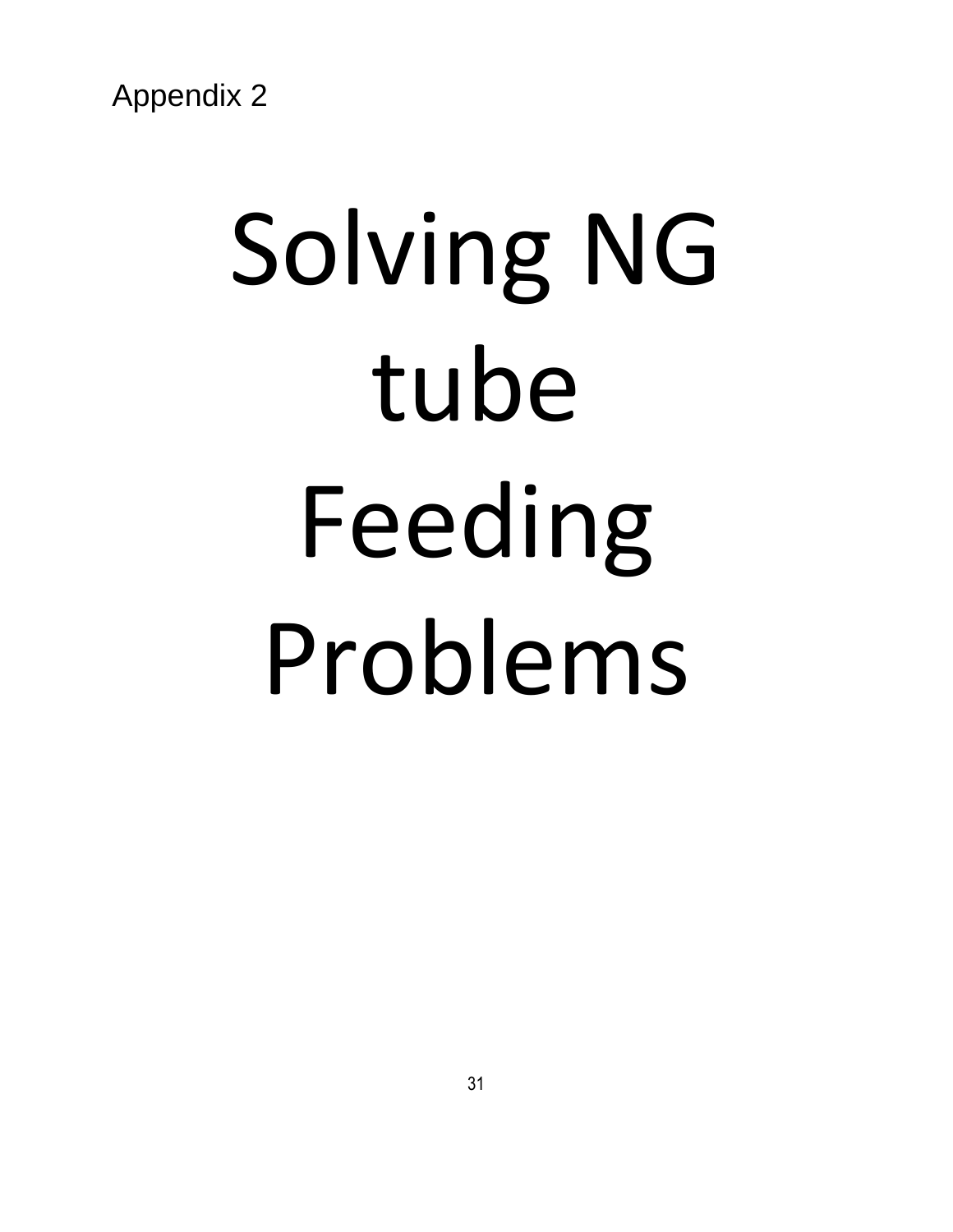| <b>Aspiration</b>                                                                                                                                                                                                                                                                                                                                                                                                                                                                                                                           |                                                                                                                                                                                                                                                                                                                                                                                                                                                                                                                                                                                                       |
|---------------------------------------------------------------------------------------------------------------------------------------------------------------------------------------------------------------------------------------------------------------------------------------------------------------------------------------------------------------------------------------------------------------------------------------------------------------------------------------------------------------------------------------------|-------------------------------------------------------------------------------------------------------------------------------------------------------------------------------------------------------------------------------------------------------------------------------------------------------------------------------------------------------------------------------------------------------------------------------------------------------------------------------------------------------------------------------------------------------------------------------------------------------|
| What could this mean?                                                                                                                                                                                                                                                                                                                                                                                                                                                                                                                       | What to do:                                                                                                                                                                                                                                                                                                                                                                                                                                                                                                                                                                                           |
| Aspiration occurs when a liquid or food enters the<br>lungs. This can occur if the tube is in the wrong<br>place or if your child gags, refluxes or vomits.<br>Aspiration can be very serious and potentially life<br>threatening, and can over time lead to lung<br>problems.                                                                                                                                                                                                                                                              | If your child chokes or coughs during feedings,<br>stop the tube feeding.<br>• Watch your child closely. Is he or she breathing<br>harder?<br>If your child has trouble breathing or turns blue,<br>STOP the feeding and call 911 (or the emergency<br>number where you live).<br>If your child settles and is breathing normally:<br>$\checkmark$ Recheck tube placement.<br>$\checkmark$ Try to burp your child.<br>$\checkmark$ Make sure your child's head and shoulders are<br>raised during feeding.<br>$\checkmark$ Restart the tube feeding at a slower rate and<br>watch your child closely. |
| <b>Tube blockage</b>                                                                                                                                                                                                                                                                                                                                                                                                                                                                                                                        |                                                                                                                                                                                                                                                                                                                                                                                                                                                                                                                                                                                                       |
| What could this mean?                                                                                                                                                                                                                                                                                                                                                                                                                                                                                                                       | What to do;                                                                                                                                                                                                                                                                                                                                                                                                                                                                                                                                                                                           |
| The tube may become blocked if:<br>It is not flushed well.<br>$\bullet$<br>Some medicines that are thick, lumpy, or have<br>$\bullet$<br>not been fully crushed or mixed with water.<br>Some medicines will clump when mixed with the<br>feed.                                                                                                                                                                                                                                                                                              | Be sure the NG tube is not bent over.<br>$\checkmark$<br>$\checkmark$ Flush the NG tube before and after each<br>feeding.<br>$\checkmark$ Flush the NG tube after checking tube<br>placement.<br>Use liquid medicine or dissolve finely crushed<br>$\checkmark$<br>tablets in water.<br>$\checkmark$ Flush the tube before, in between and after<br>giving medicine.<br>✓ Try to unblock the tube (see below "How do I<br>Unblock the Tube?").                                                                                                                                                        |
| How do I unblock the tube?                                                                                                                                                                                                                                                                                                                                                                                                                                                                                                                  |                                                                                                                                                                                                                                                                                                                                                                                                                                                                                                                                                                                                       |
| 1) Fill a 10mL syringe with 5mL warm (not hot) water.<br>Try to pull back first then push gently; repeat in 5 mins. DO NOT FORCE WATER INTO THE TUBE.<br>Clamp the tube and leave for 5 minutes. Unclamp the tube and try to withdraw fluid from the tube.<br>3) Gently pull the plunger, drawing water back into the syringe. Repeat steps 2 and 3 several times. No<br>more than 10mins.<br>If the tube will not unblock, either remove the tube and put in a new tube, call home care or go to<br>your local ER to have the NG inserted. |                                                                                                                                                                                                                                                                                                                                                                                                                                                                                                                                                                                                       |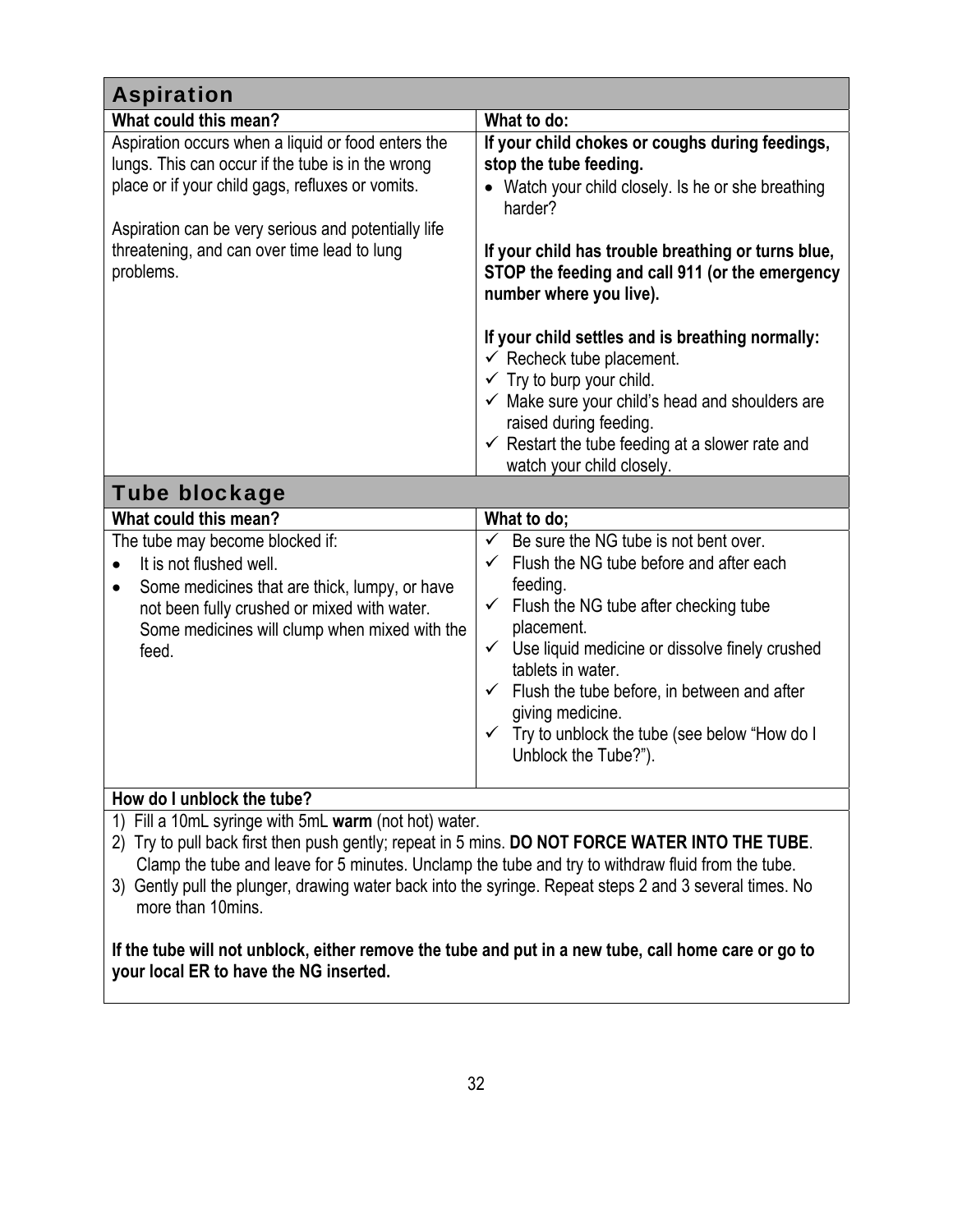| <b>Nausea</b>                                                                                                                                                                                                                                                                                                                                                                                                                                                               |                                                                                                                                                                                                                                                                                                                                                                                                                                                                                                                                                                                                                                                                                                                                                                                         |
|-----------------------------------------------------------------------------------------------------------------------------------------------------------------------------------------------------------------------------------------------------------------------------------------------------------------------------------------------------------------------------------------------------------------------------------------------------------------------------|-----------------------------------------------------------------------------------------------------------------------------------------------------------------------------------------------------------------------------------------------------------------------------------------------------------------------------------------------------------------------------------------------------------------------------------------------------------------------------------------------------------------------------------------------------------------------------------------------------------------------------------------------------------------------------------------------------------------------------------------------------------------------------------------|
| What could this mean?                                                                                                                                                                                                                                                                                                                                                                                                                                                       | What to do:                                                                                                                                                                                                                                                                                                                                                                                                                                                                                                                                                                                                                                                                                                                                                                             |
| Nausea can be caused by:<br>Too much air in the stomach.<br>Feeding that is given too quickly.<br>Changes in medications.<br>Avoid letting air enter the stomach during the<br>feeding. This can be prevented by running the<br>feed to the end of the tubing before attaching to<br>the NG tube.                                                                                                                                                                           | $\checkmark$ Check NG tube placement.<br>$\checkmark$ Give feeding more slowly.<br>$\checkmark$ Keep head raised at a 30-45 degree angle during<br>and after feeding.<br>$\checkmark$ Burp your child before, during and/or after the<br>feeding even if the majority of the feed was given<br>by NG tube.                                                                                                                                                                                                                                                                                                                                                                                                                                                                              |
| <b>Retching or Gagging</b>                                                                                                                                                                                                                                                                                                                                                                                                                                                  |                                                                                                                                                                                                                                                                                                                                                                                                                                                                                                                                                                                                                                                                                                                                                                                         |
| What could this mean?                                                                                                                                                                                                                                                                                                                                                                                                                                                       | What to do:                                                                                                                                                                                                                                                                                                                                                                                                                                                                                                                                                                                                                                                                                                                                                                             |
| Reasons for gagging or vomiting:<br>The first movement of formula or breast milk<br>through the tube.<br>The stomach is too full.<br>$\bullet$<br>The tube is in the wrong place.<br>$\bullet$<br>The feeding is given too quickly.<br>$\bullet$<br>During certain times of the day your child may be<br>more likely to gag or vomit. Your child may gag<br>or vomit with the first feed of the day because of<br>mucous swallowed during the night.<br>Air in the stomach. | $\checkmark$ Check tube placement.<br>$\checkmark$ Start feeding very slowly. After a few minutes,<br>increase speed of feeding to desired rate.<br>$\checkmark$ Allow a quiet time after feeds.<br>$\checkmark$ Burp your child before, during and/or after the<br>feeding.<br>$\checkmark$ When flushing the tube, do so slowly.<br>√ If your child vomits, stop the feeding. If your child<br>is lying down, turn head to the side or have child<br>sit up.<br>$\checkmark$ Discuss changing the feeding schedule with<br>the dietitian. The dietitian may suggest:<br>Give smaller, more frequent feedings.<br>If your child gags and vomits at a certain time,<br>$\bullet$<br>make that feeding smaller. Divide the missed<br>amount of formula and add to the next 2-3<br>feeds. |

| Cramping (tummy ache)                                                                                                                                                                                                                          |                                                                                                                                                                                                                                                                         |  |
|------------------------------------------------------------------------------------------------------------------------------------------------------------------------------------------------------------------------------------------------|-------------------------------------------------------------------------------------------------------------------------------------------------------------------------------------------------------------------------------------------------------------------------|--|
| What could this mean?                                                                                                                                                                                                                          | What to do:                                                                                                                                                                                                                                                             |  |
| Cramping can be caused by:<br>• Formula or breast milk that is too cold.<br>• A tube that is not in the correct place.<br>Too much air in the stomach.<br>$\bullet$<br>A feeding that is given too quickly.<br>• A side effect of medications. | $\checkmark$ Warm formula to room temperature.<br>$\checkmark$ Check tube placement.<br>$\checkmark$ Give feeding more slowly.<br>$\checkmark$ Burp your child before, during and/or after the<br>feeding.<br>$\checkmark$ If cramping continues, call your PHNSP team. |  |
| Constipation                                                                                                                                                                                                                                   |                                                                                                                                                                                                                                                                         |  |